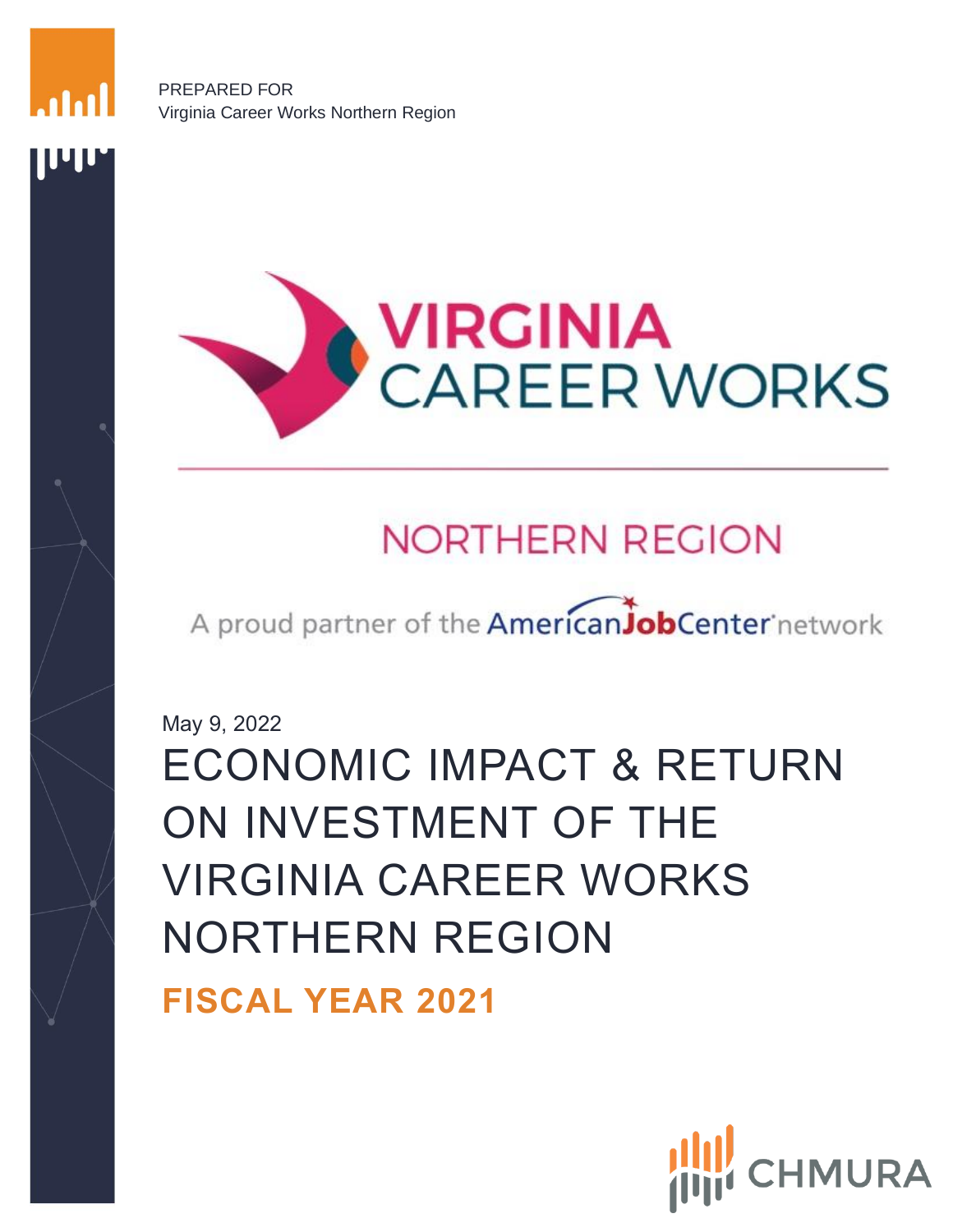## **Contents**

| 3. ECONOMIC IMPACT METHODOLOGY 5                                                                                              |
|-------------------------------------------------------------------------------------------------------------------------------|
| 3.1. PROFILE OF VCWNR AND ECONOMIC PROFILE                                                                                    |
| 4. PROFILE OF VCWNR AND THE NORTHERN<br>VIRGINIA REGIONAL ECONOMY7                                                            |
| 4.1. PROFILE OF VCWNR PROGRAMS AND<br><b>SERVICES</b>                                                                         |
| 4.1.1. Description of VCWNR Programs &                                                                                        |
| 4.1.2. Outcome of VCWNR Programs &                                                                                            |
| 4.2. REGIONAL ECONOMIC PROFILE 9                                                                                              |
| 4.2.1. Trend in Employment and Wages9<br>4.2.2. Employment and Wage by Ownership 11<br>4.2.3. Employment and Wage by Industry |
|                                                                                                                               |
| 5. ECONOMIC IMPACT OF VCWNR 14                                                                                                |
| 5.1. ECONOMIC IMPACT OF VCWNR NON-SELF-<br>5.2. ECONOMIC IMPACT OF ALL VCWNR PROGRAMS                                         |
|                                                                                                                               |
|                                                                                                                               |
| APPENDIX 1: IMPACT ANALYSIS GLOSSARY18                                                                                        |
| APPENDIX 2: THE SKILLSOURCE GROUP. INC.                                                                                       |
| APPENDIX 3: VIRGINIA CAREER WORKS<br>NORTHERN REGION BOARD OF DIRECTORS 20                                                    |

## 1. Executive Summary

This report assesses the economic impact and return on investment (ROI) attributable to the workforce programs and services provided by the Virginia Career Works Northern Region (VCWNR) for Fiscal Year (FY) 2021 in the region of Northern Virginia.<sup>1</sup> The main findings of the report are summarized below.<sup>2</sup>

The COVID-19 pandemic continued to interrupt the economy in Northern Virginia in FY2021.

During FY2021, the region was still recovering from the significant job losses resulting from the COVID-19 pandemic. By the fourth quarter of 2019, wage and salaried employment in Northern Virginia reached 1.27 million. As the COVID-19 pandemic caused shutdowns across the nation, employment dropped to 1.13 million by the second quarter of 2020. The region recovered 85,260 jobs (+7.5%) between June 2020 and June 2021 to reach 1.22 million employed.

As of the second quarter of 2021, the average annual wage in Northern Virginia was \$90,491. This was significantly higher than the state average of \$67,275 and the national average of \$66,648.

Comparing the four-quarter average ending with the second quarter of 2021 against the prior year, the Northern Virginia region lost 33,888 total wage and salaried jobs. Losses of more than 30,200 in the private sector were partially offset by gains of 1,834 jobs in federal government. State government shed 487 jobs, while employment in local government declined 4,967.

In FY2021, the largest industry by employment in Northern Virginia was professional, scientific, and technical services followed by health care and social assistance, and retail trade.

At the end of FY2021 (June 2021), the unemployment rate stood at 4.0% in Northern Virginia, lower than 4.5% statewide and 6.1% nationally. The regional unemployment rate has continued to decline to 2.9% as of January 2021 as the region recovers from the pandemic.

#### **The workforce programs and services provided by the Virginia Career Works Northern Region have a large economic impact in Northern Virginia.**

In FY2021, Virginia Career Works Northern Region provided the following workforce programs and services:

- Workforce Innovation and Opportunity Act (WIOA) Adult Program
- WIOA Dislocated Workers Program
- WIOA Youth Program
- Virginia Financial Services Network (VFSN)
- NoVA IT Employment Partnership (NVITE)
- Fairfax Alternative Incarceration Branch Center (AIB)
- Temporary Assistance for Needy Families (TANF)
- Ticket to Work
- Employment Support for Lifelong Achievement (ESLA)

<sup>&</sup>lt;sup>2</sup> Chmura provides economic software, consulting, and data to our clients that help them make informed decisions to benefit their communities. Our Ph.D. economists, data scientists, and strategic planners guide clients through their local labor market. Over the past 24 years, Chmura has served hundreds of clients nationwide with thoroughness, accuracy, and objectivity.



<sup>1</sup> Fiscal Year 2021 starts on July 1, 2020 and ends June 30, 2021. Virginia Career Works Northern Region serves the counties of Fairfax, Loudoun, and Prince William, and the cities of Fairfax, Falls Church, Manassas, and Manassas Park. This region is referred to as the VCWNR service area. However, in this report, the study region is defined as Northern Virginia, which also includes Arlington County and the City of Alexandria, in addition to seven localities served by VCWNR.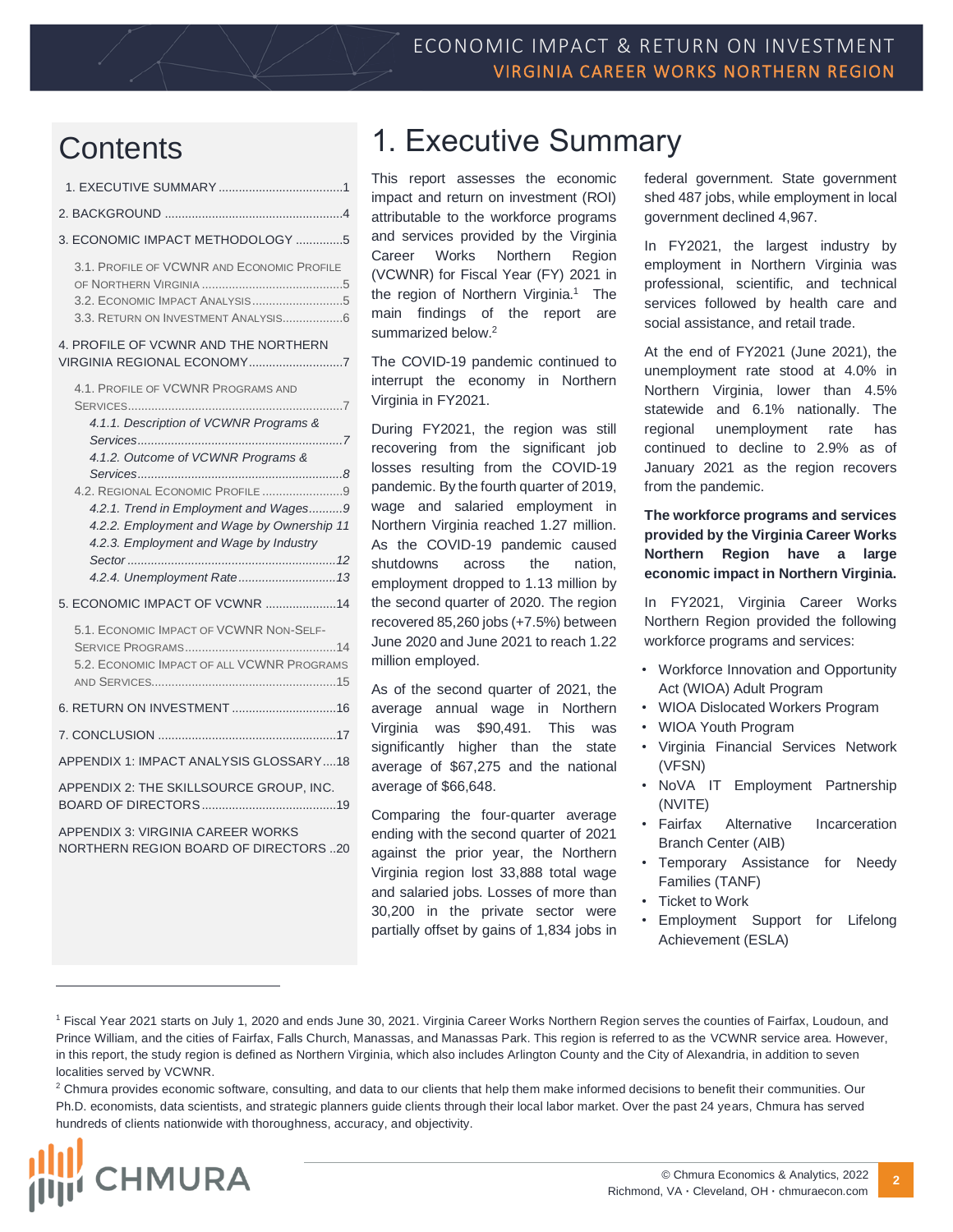- Senior Community Service Employment Program (SCSEP)
- One-Stop services, providing self-service resources for jobseekers<sup>3</sup>

In FY2021, the Virginia Career Works Northern Region successfully helped 289 individuals obtain employment through its non-self-service programs. The increased annual household income associated with those programs is estimated to have been \$12.8 million in FY2021. The number of individuals served and total household income effects are lower than typical levels seen in past reports as the pandemic continued to impact in-person services and hiring.

The increased income resulting from VCWNR non-self-service programs is estimated to have supported 357 total jobs in Northern Virginia in FY2021, associated with \$16.9 million in total regional labor income. In addition, the increased income is estimated to have generated \$12.5 million in additional regional economic output, and \$2.2 million in state, local, and federal tax revenue.

If job placements through One-Stop services were included, VCWNR was instrumental in helping 363 individuals obtain employment in FY2021. The increased annual household income associated with those job placements is estimated to have been \$16.0 million in FY2021.

Increased income resulting from VCWNR programs is estimated to have supported 447 total jobs in Northern Virginia in FY2021, associated with \$21.0 million in total regional labor income. In addition, the increased income was also responsible for \$15.5 million in additional regional economic output, and \$2.7 million in state, local, and federal tax revenue.

**The return on investment analysis shows that the benefit of VCWNR programs and services exceeds the cost.**

In FY2021, the cost associated with all VCWNR programs and services was \$7.2 million.

The benefit is defined as the total labor income attributable to persons served through VCWNR programs and services.

Excluding One-Stop services, the benefitto-cost ratio of VCWNR non-self-service programs was 2.3 in FY2021, indicating that the benefit of VCWNR programs was more than twice the public cost required.

If the ROI analysis is expanded to encompass One-Stop services, the benefit-to-cost ratio of all VCWNR programs and services in FY2021 would rise to 2.9. This indicates that the benefit is nearly three times the public cost required.

<sup>&</sup>lt;sup>3</sup> In this report, all workforce programs and services excluding One-Stop services are collectively termed VCWNR non-self-service programs. Economic impact and ROI are evaluated for all non-self-service VCWNR programs and all VCWNR programs and services.

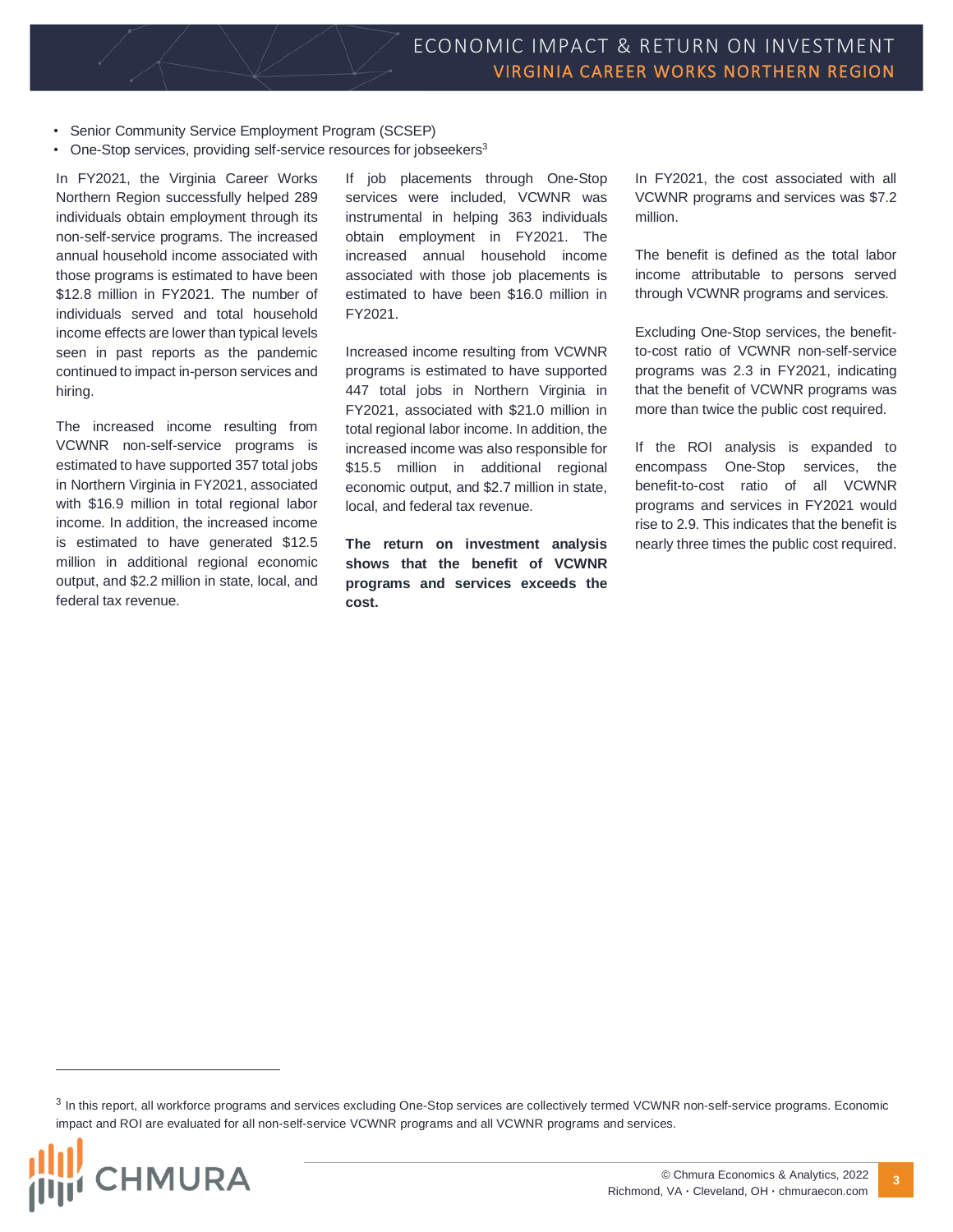## <span id="page-3-0"></span>2. Background

Virginia Career Works Northern Region (VCWNR) serves the counties of Fairfax, Loudoun, and Prince William, and the cities of Fairfax, Falls Church, Manassas, and Manassas Park (VCWNR service area).<sup>4</sup> Through the SkillSource Group, Inc., (SkillSource), Virginia Career Works Northern Region provides a comprehensive list of workforce development programs, such as the Workforce Innovation and Opportunity Act (WIOA) Adult, Youth, and Dislocated Worker programs; and other career services. In addition, there are six SkillSource-managed centers (One-Stop Employment Centers) in the region (Figure 2.1).

Each year, the SkillSource Group commissions a study of the economic and fiscal impacts of the Virginia Career Works Northern Region focusing on the varied workforce training and career services programs it provides. In addition, SkillSource seeks to understand the return on investment (ROI) of VCWNR programs and services. Chmura Economics & Analytics (Chmura) was contracted to perform such an analysis for Fiscal Year 2021.

The remainder of this report is organized as follows:

• Section 3 explains the methodology in conducting economic impact and return on investment analysis for workforce programs and services.

- Section 4 provides a profile of VCWNR programs and services and an economic profile of Northern Virginia.
- Section 5 analyzes the economic impact of VCWNR programs and services in Northern Virginia.
- Section 6 performs the ROI analysis for VCWNR programs and services.
- Section 7 provides a summary and conclusion.



**Figure 2.1: Virginia Career Works Northern Region Center Locations**

*Source: SkillSource Group. The numbers on the map represent VCWNR Center locations.* 

<sup>4</sup> Source: SkillSource website, https://vcwnorthern.com/contact/. Please note that the economic impact and economic profile are analyzed for the broader Northern Virginia region, which also includes Arlington County and the City of Alexandria.

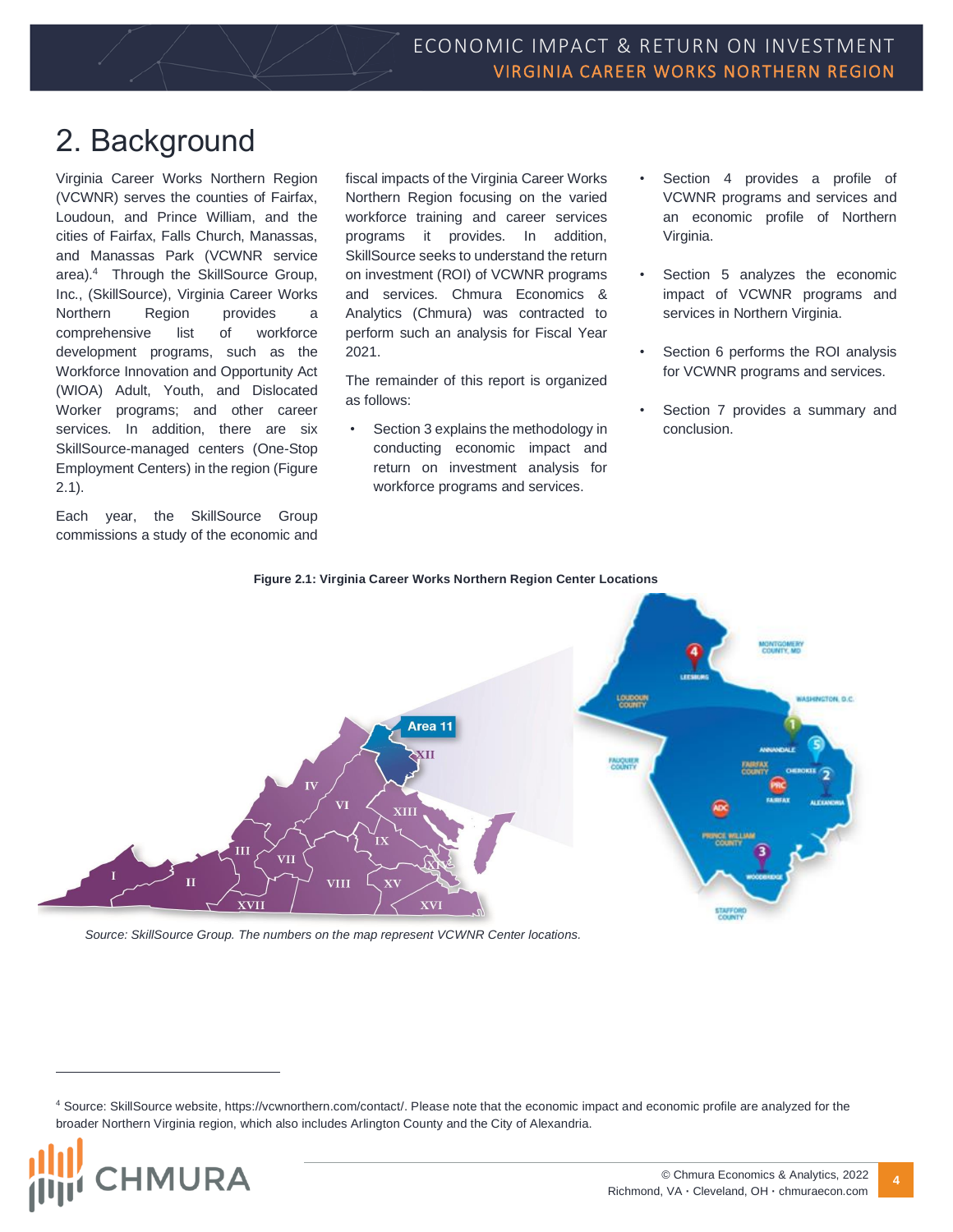## <span id="page-4-0"></span>3. Economic Impact Methodology

To maintain consistency with prior reports published by SkillSource on the economic impact and ROI of VCWNR programs and services, this study largely utilizes a similar methodology to previous studies.<sup>5</sup>

Based on the needs of SkillSource and a review of prior studies, this report includes three major components:

- 1. A profile of Virginia Career Works Northern Region programs and services, and an economic profile of Northern Virginia for FY2021.
- 2. The economic impact of VCWNR programs and services in Northern Virginia for FY2021.
- 3. Return on investment analysis of VCWNR programs and services for FY2021.

### <span id="page-4-1"></span>3.1. Profile of VCWNR and Economic Profile of Northern Virginia

The profile of VCWNR is a summary of existing programs and services and demonstrated roles they play in helping regional workers achieve career success. This profile presents information such as a list of VCWNR programs and services, participants and job placements by program, and post-training wages for program participants. The main data

### <span id="page-4-2"></span>3.2. Economic Impact Analysis

In this analysis, Chmura examined the economic impact of VCWNR programs and services in Northern Virginia. The main source of economic impact is the incremental income gained by individuals who either successfully transitioned into employment or gained new training with the help of VCWNR programs and services.<sup>6</sup> For individuals who were unemployed prior to utilizing VCWNR programs and services, the incremental wage is equivalent to wages and salaries they would receive in their new jobs. For individuals receiving training, the incremental wage is defined as the difference between pre- and post-training wages.

sources for this analysis are SkillSource program reports, audited SkillSource financial records, and administrative data.

An economic profile of Northern Virginia is also included, providing a broad context to evaluate the economic impact and ROI of VCWNR programs and services. Chmura analyzed data on total employment and employment growth, employment by major industry sector, employment by ownership category, average wages, and unemployment rate for the region. Data from Chmura's proprietary JobsEQ© platform were utilized to complete this analysis.

When individuals spend incremental income in Northern Virginia, additional economic impact is generated in the region. While incremental spending constitutes the direct economic impact of VCWNR programs and services in Northern Virginia, the total economic impact also includes economic ripple effects from the direct impact. Ripple effects, categorized as indirect and induced impacts (see Appendix 1 for definitions), measure the secondary benefits of increased household spending at regional businesses. For example, when newly employed individuals spend their wages on housing and groceries, they help other businesses and support additional jobs. The cumulative result of these secondary effects is called indirect impact

when it represents business-to-business transactions, and induced impact when it represents household (employee)-tobusiness transactions.

Direct impact, measured as household spending from incremental income, was estimated based on data from SkillSource. Chmura estimated the indirect and induced economic impacts with the IMPLAN Model after the direct impacts were estimated.

In the analysis, Chmura examined economic impacts of VCWNR programs and services in four dimensions:

1. Employment, or the total number of jobs that are supported in the regional

<sup>&</sup>lt;sup>6</sup> The operation of VCWNR will also generate positive economic impact in the area. In addition, VCWNR also manages other programs such as the Center for Business Planning and Development. Those impacts are not included in this study as the focus is the success of participants of VCWNR programs.



<sup>&</sup>lt;sup>5</sup> For examples of previous studies, please see https://vcwnorthern.com/public-documents/.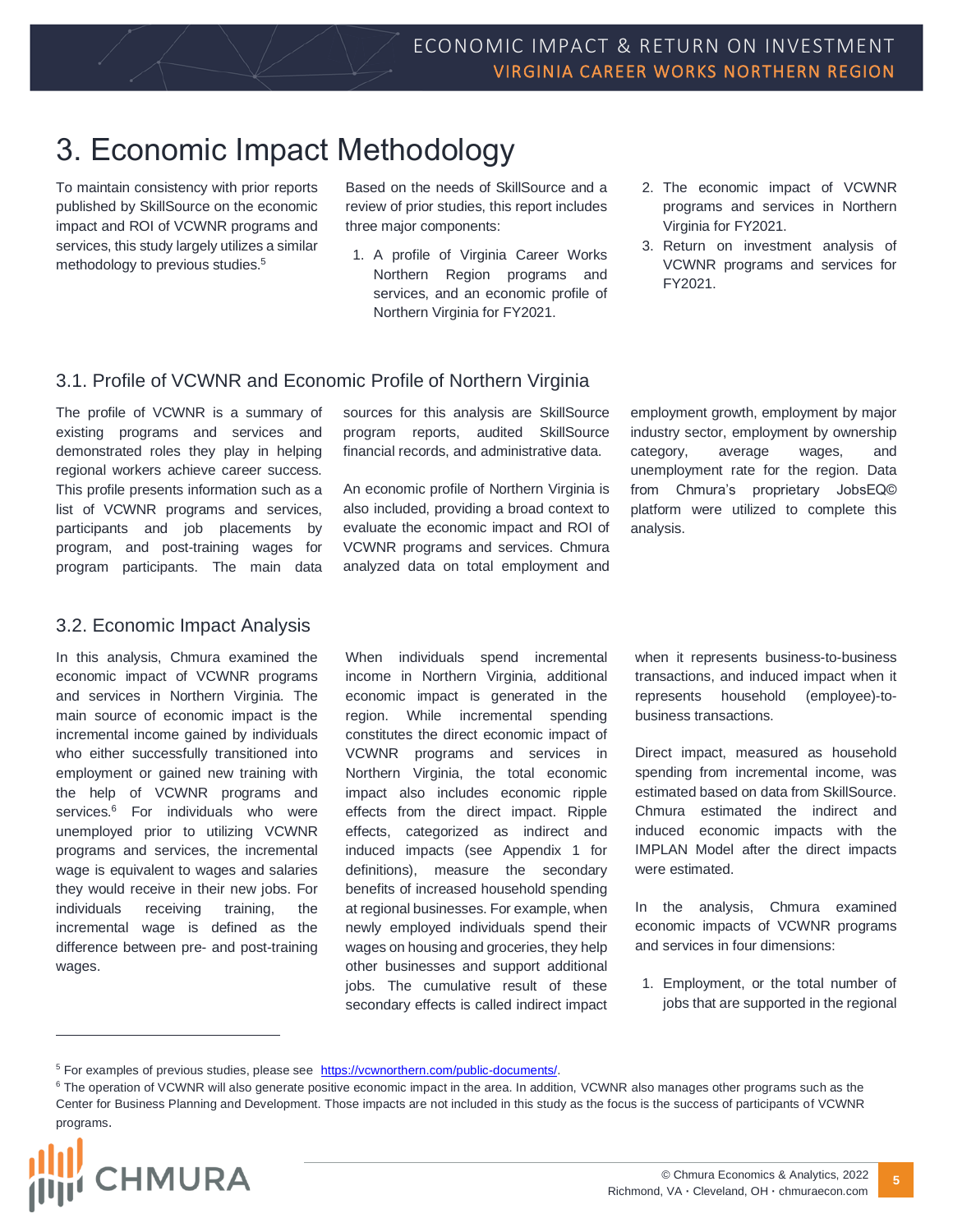economy through incremental household income.

- 2. Labor income, or the salaries and wages that are associated with total employment.
- 3. Economic output, or the total amount of regional economic activity that is generated through secondary indirect and induced transactions.
- 4. Fiscal impact, or the federal, state, and local tax revenue as a result of the

increased economic activity. To minimize variance in tax estimates from IMPLAN, Chmura directly estimated federal, state, and local taxes for the fiscal impact estimates.

### <span id="page-5-0"></span>3.3. Return on Investment Analysis

In addition to the economic impact analysis, Chmura also assessed the return on investment (ROI) of VCWNR programs and services. ROI is expressed as a benefit-to-cost ratio. In this study, the cost is represented by all expenses associated with workforce programs and services provided by Virginia Career Works

Northern Region in FY2021. The benefit is represented by the total annual labor income attributable to VCWNR programs and services, resulting from new job placements.<sup>7</sup>

To conclude the ROI analysis, a benefit-tocost ratio was computed for two broad programs. These included all non-selfservice VCWNR programs, and all VCWNR programs and services, including One-Stop services.

 $7$  This definition is consistent with prior studies.

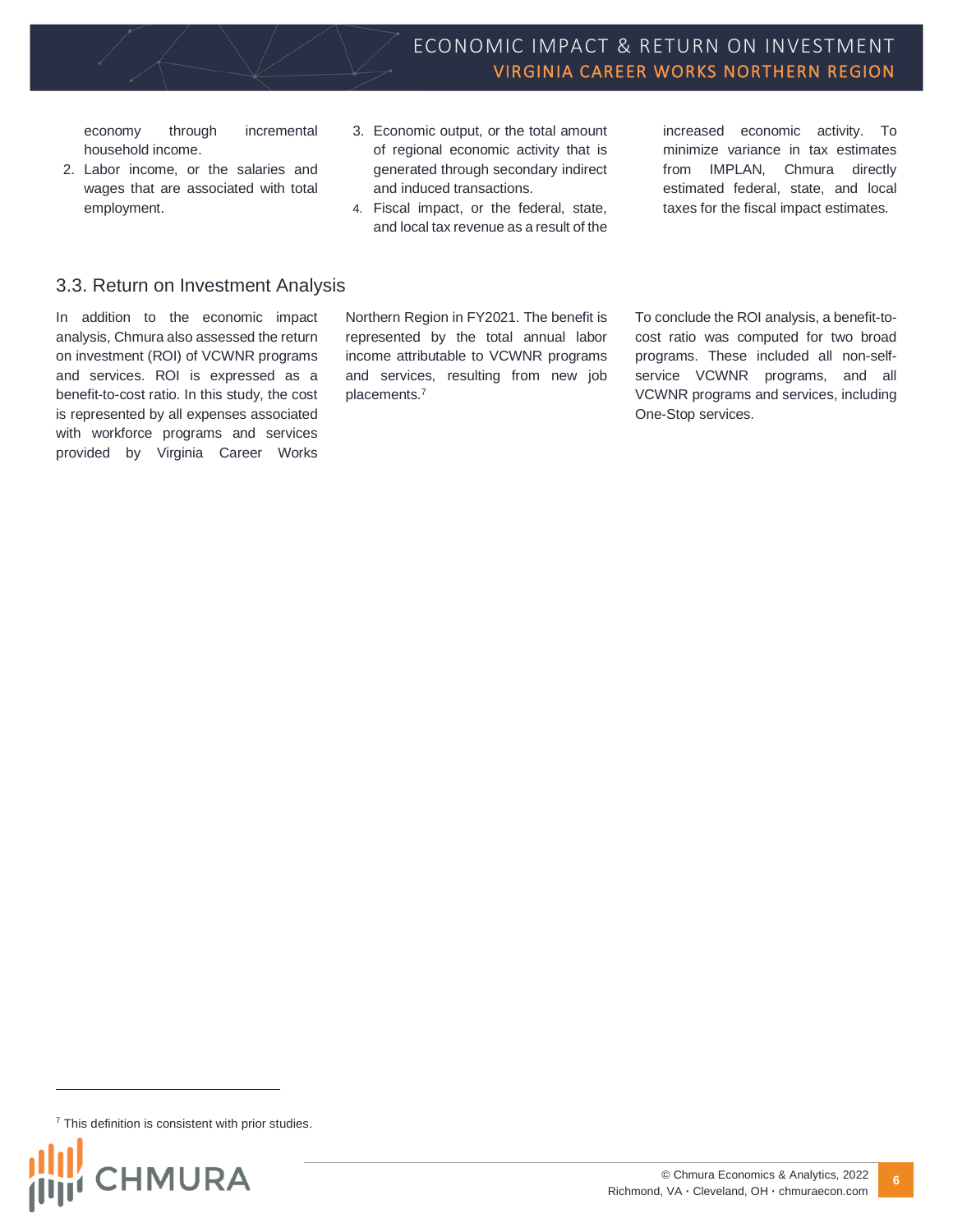## <span id="page-6-0"></span>4. Profile of VCWNR and the Northern Virginia Regional Economy

### <span id="page-6-1"></span>4.1. Profile of VCWNR Programs and Services

The Virginia Career Works Northern Region provides a wide range of workforce training programs and services to regional jobseekers to help them locate employment in the area. In particular, VCWNR offers several structured workforce programs in which individuals are enrolled and work with case managers (non-self-service programs). In addition, VCWNR also maintains seven One-Stop

Employment Centers (SkillSource centers) where individuals can utilize facilities and resources in search of employment. There are also programs helping employed workers gain new knowledge and skills.

#### <span id="page-6-2"></span>**4.1.1. Description of VCWNR Programs & Services**

In FY2021, Virginia Career Works Northern Region provided career training and job placement services through the following programs:<sup>8</sup>

#### • **Workforce Innovation and Opportunity Act (WIOA) Programs**

- o WIOA Adult Program provides employment and training services to assist eligible adults (individuals 18 years and older) in finding meaningful employment.
- o WIOA Dislocated Worker Program provides employment and training services to dislocated workers (an individual who has been terminated or laid off, or has received notice that they will be terminated or laid off) in finding meaningful employment.
- o WIOA Youth Program provides summer and year-round development programs to at-risk youth ages  $16 - 24$  years (e.g., dropouts, foster children, juvenile offenders, children of incarcerated parents, and migrant children).

#### • **Other WIOA Grant Programs**

o Virginia Financial Success Network (VFSN) – enhances long-term financial stability of individuals by employing an integrated approach where jobseekers are connected to

workforce, education, income support, and financial services.

- o Incumbent Workers Training (IWT) reimburses employers for the cost of training their incumbent workers, and covers instructional costs for training courses, classes for certification exams, online training, textbooks, and manuals.
- o NoVA IT Employment Partnership (NVITE) – provides unemployed, underemployed, and low-income jobseekers with intensive case management, employment coaching, and on-the-job skills training to launch them into entrylevel, living-wage careers such as computer user support specialists.
- o Additional WIOA Programs includes some programs carried over from prior years.

#### • **Non - WIOA Grants Programs**

- o Fairfax Alternative Incarceration Branch (AIB) Center – previously known as Fairfax pre-release employment center (PRC), supports the transition of long-term incarcerated adults into the workforce and community.
- o Temporary Assistance for Needy Families (TANF)– SkillSource currently has three TANF grants that

have a mission to prepare jobseekers with barriers such as low-income, legal history, and/or disabilities to enter and maintain employment, with the prospect of a career path and wage growth.

- o Ticket to Work provides workforce and employment services for adults receiving Social Security disability benefits who want to return to employment.
- o Employment Support for Lifelong Achievement (ESLA) – provides subsidized and unsubsidized employment opportunities to eligible TANF/VIEW/ WIOA recipients.
- o Senior Community Service Employment Program (SCSEP) – provides temporary community service training opportunities as a bridge to find employment opportunities outside the program.

In the analysis that follows, Chmura refers to all programs and services (other than One-Stop services) as VCWNR non-selfservice programs. Economic impact and ROI evaluations are conducted for all VCWNR programs and services, as well as for non-self-service programs.

<sup>&</sup>lt;sup>8</sup> The impact of some programs may not be evaluated if data are not available

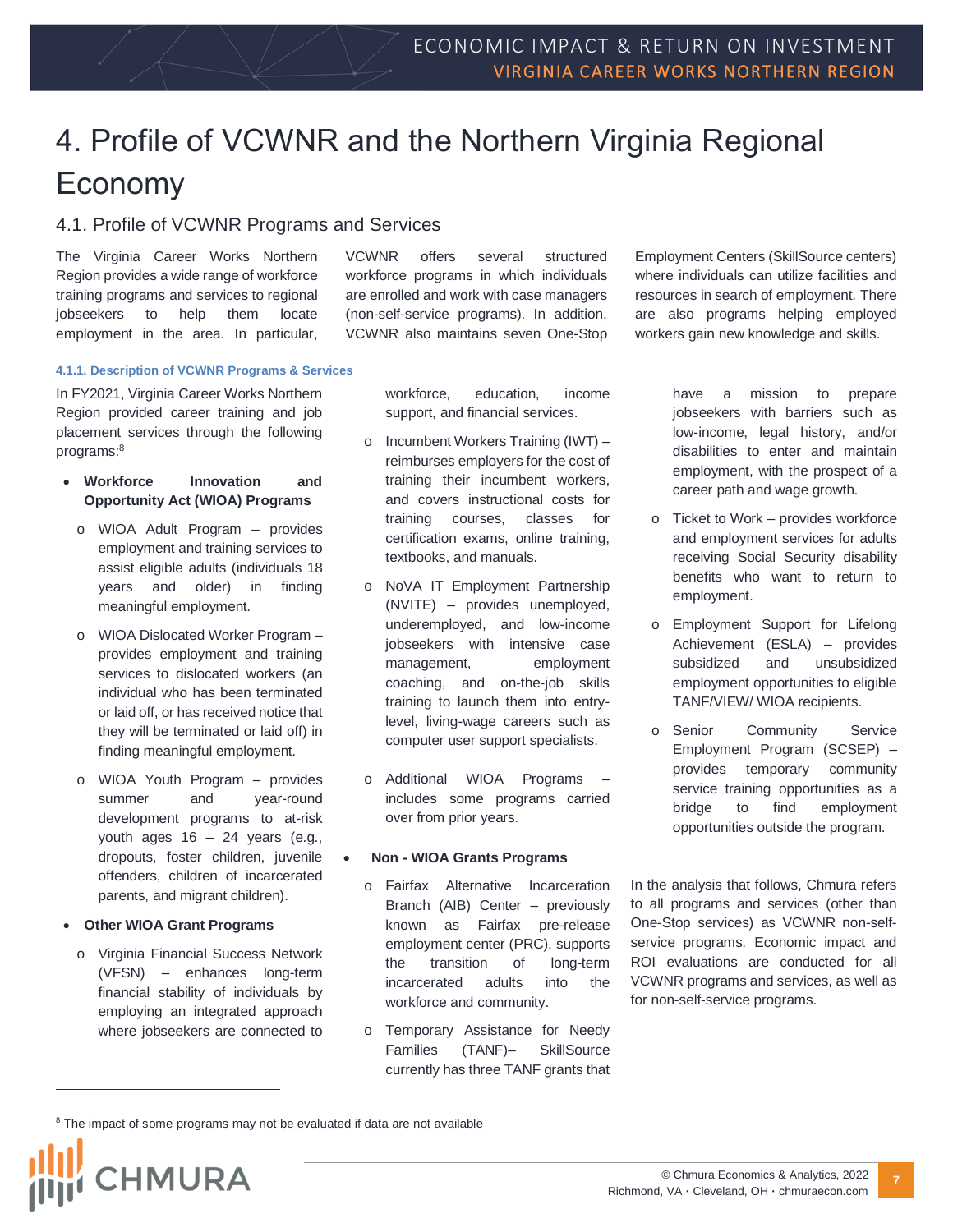#### <span id="page-7-0"></span>**4.1.2. Outcome of VCWNR Programs & Services**

Table 4.1 summarizes participants and job placements for different VCWNR programs and services in FY2021. Participation and successful job placements were hindered by the COVID-19 pandemic. In FY2021, a total of 872 individuals were enrolled in various nonself-service programs. The majority (520) were enrolled in WIOA Adult, WIOA Dislocated Worker, and WIOA Youth programs. In addition, at least 17 were enrolled in other WIOA grant programs, such as NVITE. An additional 335 jobseekers were enrolled in non-WIOA funded programs, such as Fairfax AIB and SCSEP. Finally, individuals utilized the VCWNR's One-Stop Employment Centers in-person and virtually to conduct job searches. They registered 45,964 total visits in FY2021.

In total, these programs and services were instrumental in transitioning 363 individuals to employment or improving their skills. VCWNR helped place them into meaningful jobs, with an average annual wage of \$43,958. Out of this number, 202 were placed into employment through the WIOA Adult, Dislocated Worker, and Youth programs. An additional 76 jobseekers found jobs through non-WIOA funded programs, such as TANF and SCSEP. Finally, 74 jobseekers found employment as a result of utilizing VCWNR One-Stop services.

| Table 4.1: Virginia Career Works Northern Region Participants and Job Placements in FY2021 |  |  |  |
|--------------------------------------------------------------------------------------------|--|--|--|
|                                                                                            |  |  |  |

| <b>VCWNR PROGRAMS &amp;</b><br><b>SERVICES</b>       | <b>ENROLLMENT</b> | <b>JOB PLACEMENTS</b> | <b>AVERAGE</b><br><b>INCREMENTAL</b><br><b>ANNUAL SALARY</b> |
|------------------------------------------------------|-------------------|-----------------------|--------------------------------------------------------------|
| <b>WIOA Enhanced Career</b><br><b>Services</b>       | 520               | 202                   | \$48,039                                                     |
| WIOA - Adult                                         | 231               | 110                   | \$40,088                                                     |
| WIOA - Dislocated<br>Worker                          | 164               | 64                    | \$64,321                                                     |
| WIOA - Youth                                         | 125               | 28                    | \$27,643                                                     |
| <b>Other WIOA Grant</b><br><b>Programs</b>           | 17                | 11                    | \$41,933                                                     |
| <b>NVITE</b>                                         | 17                | 11                    | \$41,933                                                     |
| <b>Other Programs</b>                                | 335               | 76                    | \$35,215                                                     |
| <b>Fairfax AIB</b>                                   | 1                 | $\mathbf 0$           | \$30,992                                                     |
| <b>SCSEP</b>                                         | 112               | 17                    | \$25,542                                                     |
| <b>TANF</b>                                          | 92                | 47                    | \$36,839                                                     |
| <b>Ticket to Work</b>                                | 130               | 12                    | \$42,557                                                     |
| <b>Total Non-Self-Service</b><br><b>Programs</b>     | 872               | 289                   | \$44,434                                                     |
| <b>One-Stop Services*</b>                            | 45,964            | 74                    | \$42,099                                                     |
| <b>Total VCWNR</b><br><b>Programs &amp; Services</b> |                   | 363                   | \$43,958                                                     |
|                                                      |                   |                       |                                                              |

*Source: SkillSource*

\* *Visit numbers are brought current to include all virtual services provided by center programs that would*  have utilized pre-COVID walk-in services if available. Some programs may not be displayed here if data *are not available.*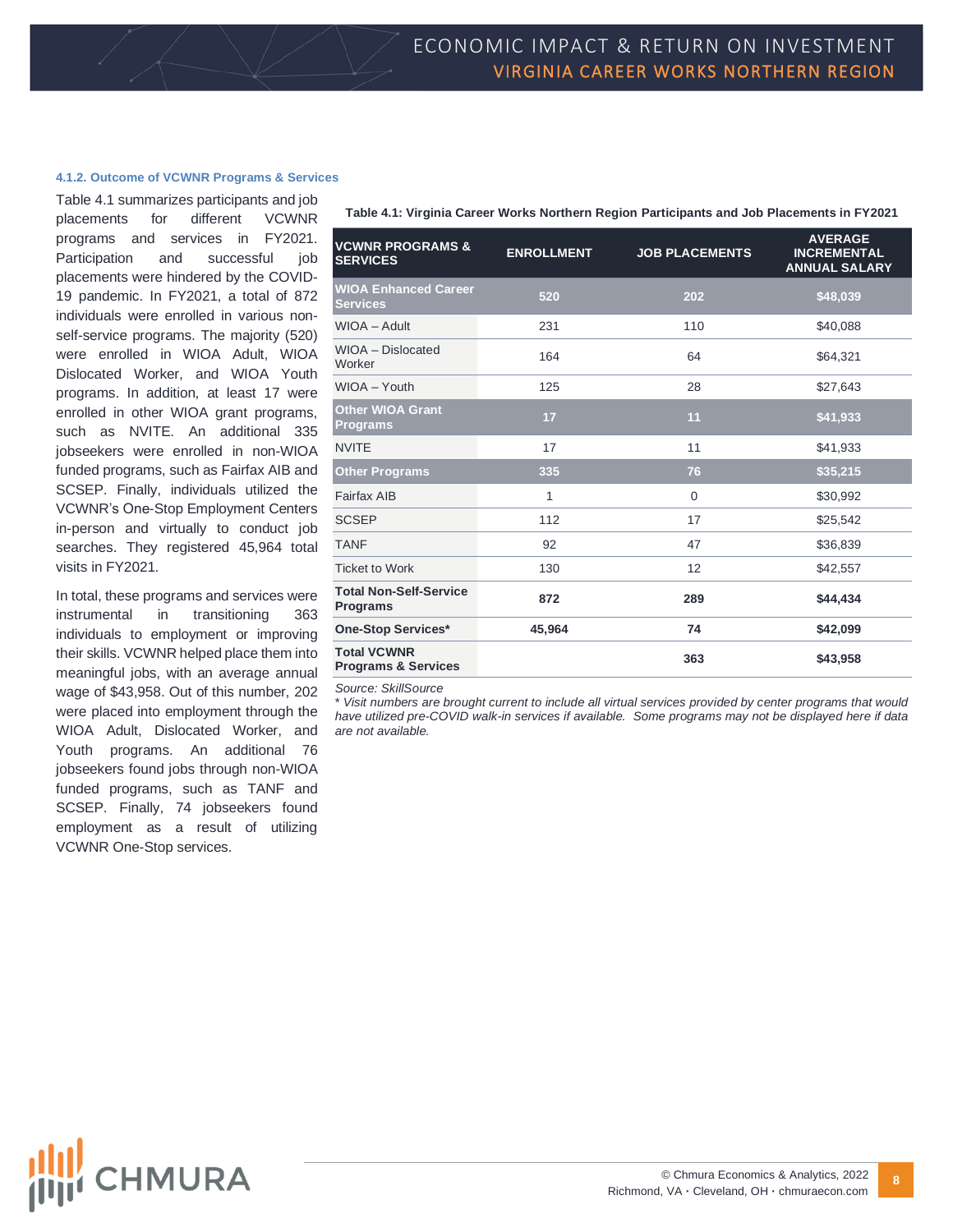### <span id="page-8-0"></span>4.2. Regional Economic Profile

#### <span id="page-8-1"></span>**4.2.1. Trend in Employment and Wages**

Employment level and growth is the broadest and timeliest indicator of a region's overall economic health. A growing labor market also increases the chances that participants of VCWNR programs and services can find meaningful employment in the region.

The data show that in the second quarter of 2021 (last quarter of FY2021), Northern Virginia had total wage and salaried employment of 1.22 million, 7.5% above the 2<sup>nd</sup> quarter of 2020. Employment dropped rapidly at the end of the first quarter and over the second quarter of 2020 due to the COVID-19 pandemic and statewide stay-at-home orders.<sup>9</sup> As the economy reopened, the region has recovered more than 60% of the lost jobs as of the second quarter of 2021, and remains below pre-pandemic levels

Figure 4.1 depicts quarterly trends in total employment in Northern Virginia since 2010. Despite the seasonal regional employment decline in the first quarter of each year, the overall employment trend shows an expansion with two interruptions. Regional employment growth stalled during 2013 and 2014 largely due to federal spending cuts as a result of federal budget sequestration. Growth resumed after 2014, with strong employment growth occurring from 2015 through 2019. Employment peaked at 1.27 million in the fourth quarter of 2019, up 11.3% (or 129,700 jobs) since 2010. Job losses due to the pandemic set employment in the region back to its lowest level since the first quarter of 2011. As of the second quarter of 2021, the region has recovered an estimated 61% of the jobs lost in early 2020.

In terms of employment growth, since 2010, Northern Virginia's employment



*Source: JobsEQ® by Chmura*



<sup>9</sup> Wage and salaried employment does not include proprietors or self-employed individuals. Chmura excluded those groups to be consistent with prior studies.

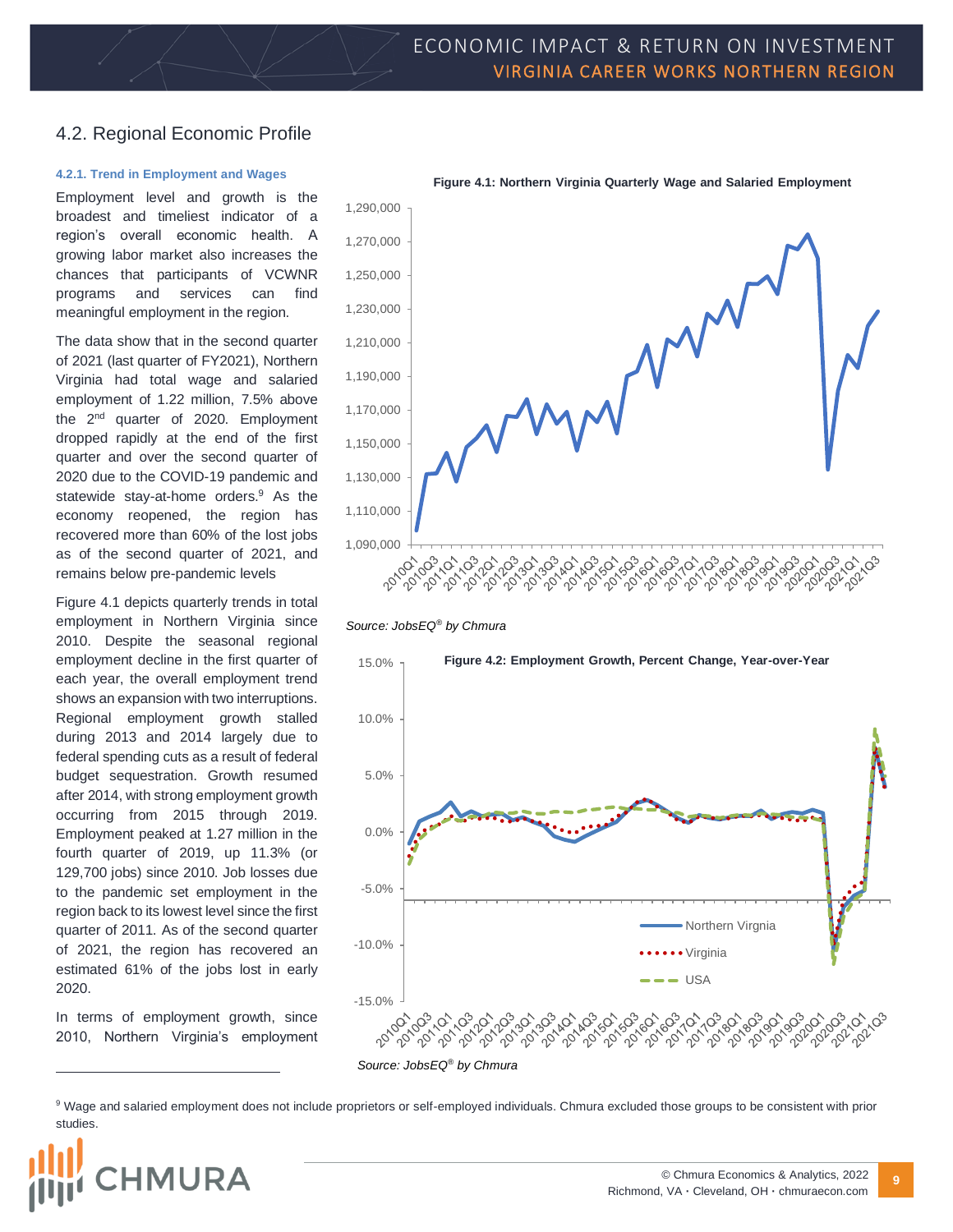### ECONOMIC IMPACT & RETURN ON INVESTMENT VIRGINIA CAREER WORKS NORTHERN REGION

expanded at an average rate of 0.7% yearover-year; this is compared with 0.6% for Virginia and 0.9% for the nation. As Figure 4.2 shows, Northern Virginia rebounded from the 2007 to 2009 recession faster than both the state and nation, as job growth from 2010 to 2012 generally outpaced those two regions. Regional job growth lagged state and national averages from 2013 to 2015. This is largely due to federal budget cuts resulting from budget sequestration, which affected Northern Virginia disproportionately as the region has a high concentration of federal employees and federal contractors. The negative effect of federal budget cuts has since worn off. Employment growth in the region was steady from 2015 to the fourth quarter of 2019. However, there was a sharp decline in the second quarter of 2020 due to the COVID-19 pandemic, with a healthy recovery over FY2021.

As of the second quarter of 2021, the average annual wage per worker in Northern Virginia was \$89,269, significantly higher than the state average of \$66,300 and the national average of \$65,540 (Figure 4.3). As analyzed later, the higher average wage can be primarily attributed to the industry mix of the region. Northern Virginia has a high concentration of professional services and high-tech jobs, as well as federal government employees, which tend to pay high salaries. But wage growth in Northern Virginia trailed both state and national averages. Since 2010, the average annual wage per worker in Northern Virginia grew at 2.7% per year, compared with state and national averages of 3.0% and 3.6%, respectively.



*Source: JobsEQ® by Chmura*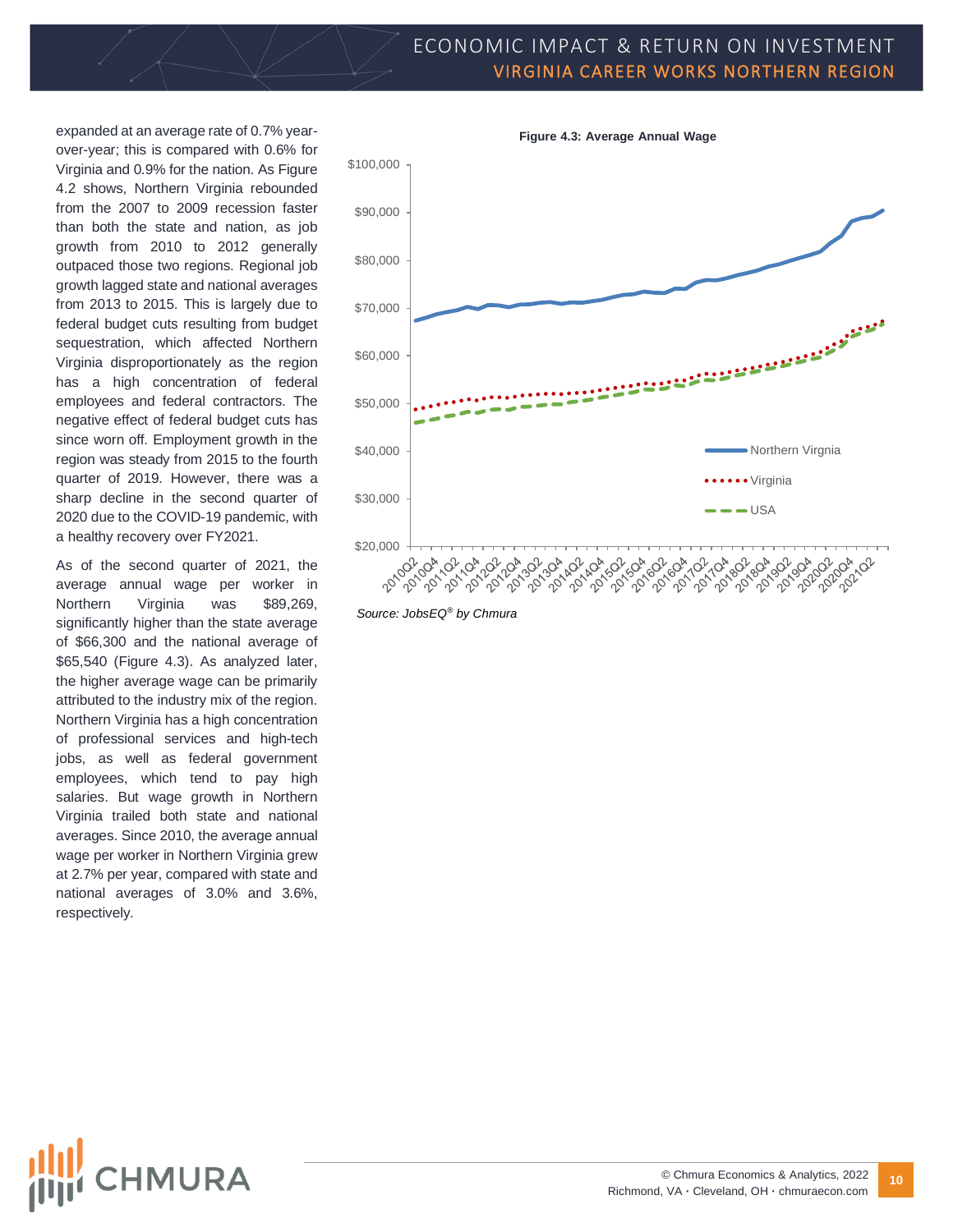### ECONOMIC IMPACT & RETURN ON INVESTMENT VIRGINIA CAREER WORKS NORTHERN REGION

**Figure 4.4: Employment by Ownership Category, FY2021**

#### <span id="page-10-0"></span>**4.2.2. Employment and Wage by Ownership**

Figure 4.4 provides a breakdown of total wage and salaried employment in Northern Virginia in FY2021 by ownership category. The data show that in FY2021, 996,596 jobs (or 83.1% of the region's total employment of 1.20 million) were in the private sector. With 203,236 jobs (or 16.9%) in the government sector, the percentage of overall government employment in Northern Virginia is smaller than the state average of 18.2%. However, there is a higher percentage (6.8%) of federal government employment in the region than in Virginia (5.0%).

Among different ownership categories, average wage was the highest for workers in the federal government, averaging \$116,971 in FY2021. This is significantly higher than the average of \$89,269 for all wage and salaried workers in Northern Virginia (Figure 4.5). In contrast, workers employed in state and local governments had average wages of \$59,236 and \$66,455, respectively—much lower than wages in the federal government and private sector.

Figure 4.6 depicts the changes in employment by ownership category from FY2020 to FY2021 in Northern Virginia. The COVID-19 pandemic continued to impact employment in the private sector, which lost 30,267 jobs over this period. Local and state governments lost 4,967 and 487 jobs respectively, and federal government employment increased by 1,834 jobs.

**HMURA** 



*Source: JobsEQ® by Chmura*

#### **Figure 4.5: Average Annual Wage by Ownership Category, FY2021**



*Source: JobsEQ® by Chmura*

#### **Figure 4.6: Annual Change in Employment by Ownership Category, FY2020 to FY2021**



*Source: JobsEQ® by Chmura*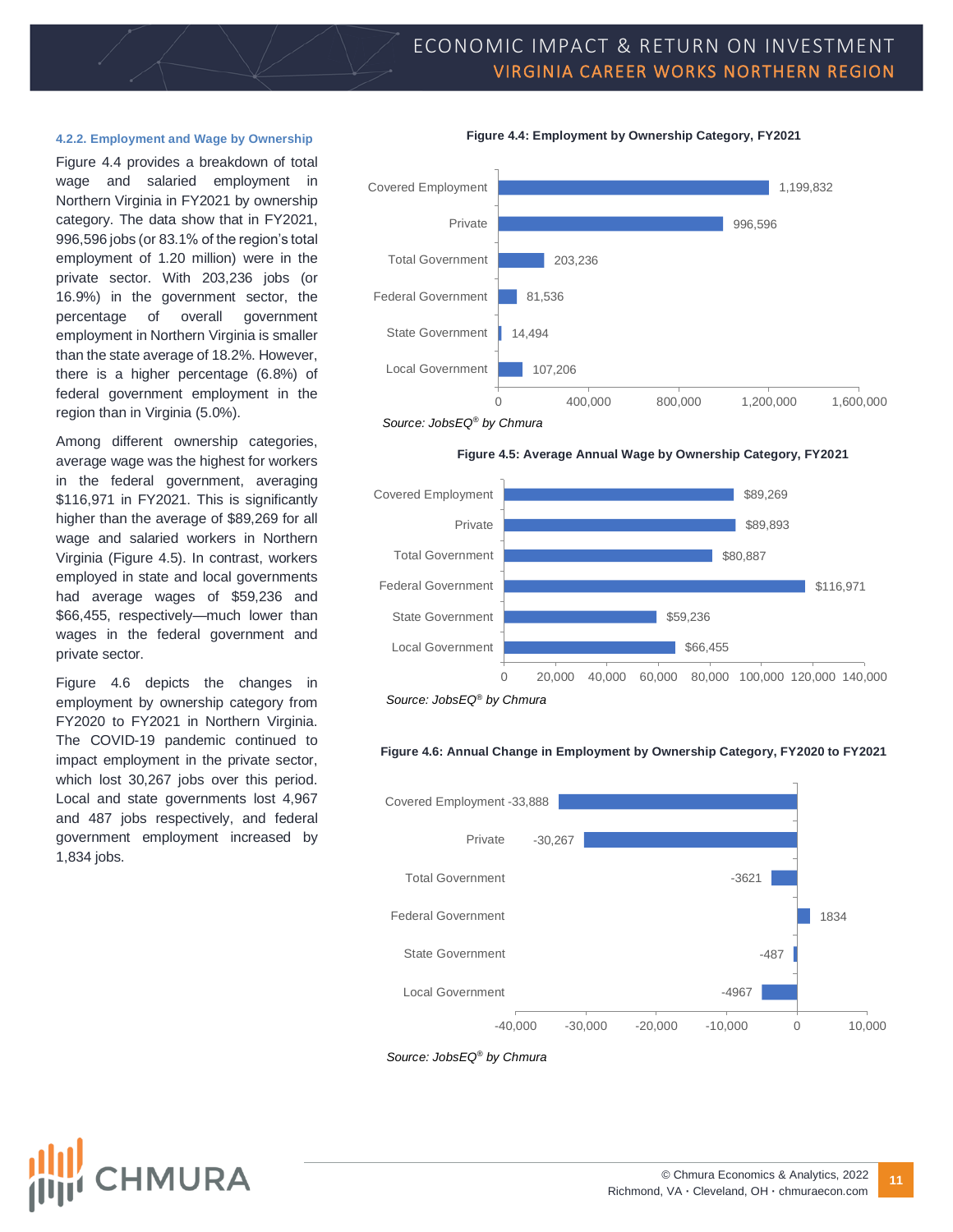**Figure 4.7: Employment by Major Industry, FY2021**

#### <span id="page-11-0"></span>**4.2.3. Employment and Wage by Industry Sector**

Northern Virginia is home to many different industries. As Figure 4.7 shows, in FY2021, the largest industry by employment was professional, scientific, and technical services (265,299 jobs), followed by health care and social assistance (118,609 jobs), and retail trade (109,405 jobs). Other large industry sectors included educational services (99,789 jobs), accommodation and food services (94,786 jobs), and public administration (80,520 jobs). The highpaying professional, scientific, and technical services industry plays an important role in the regional economy as more than one in five (22.1%) regional workers were employed in this industry, compared with 12.0% for the state average.

Figure 4.8 presents the average annual wages by major industry in Northern Virginia for FY2021. Management of companies and enterprises was the highest-paying industry, with an average annual wage of \$174,059. This industry represents many corporate headquarters in Northern Virginia, employing a large number of corporate executives and highly skilled professionals. Finance and insurance ranked second with an average annual wage of \$157,468. Other highpaying industries were information (\$148,735 average annual wage), professional, scientific, and technical services (\$132,162), and wholesale trade (\$131,521).

On the other end of the spectrum, accommodation and food services, and agriculture, forestry, fishing and hunting paid the lowest annual wages, averaging \$26,104 and \$38,493, respectively, in FY2021. Workers in those industries may have faced challenges to maintain a certain standard of living as costs for housing and transportation in Northern Virginia are higher than in other areas of Virginia.



*Source: JobsEQ® by Chmura*

**Figure 4.8: Average Annual Wages by Major Industry, FY2021**



*Source: JobsEQ® by Chmura*



#### © Chmura Economics & Analytics, 2022 Richmond, VA **·** Cleveland, OH **·** chmuraecon.com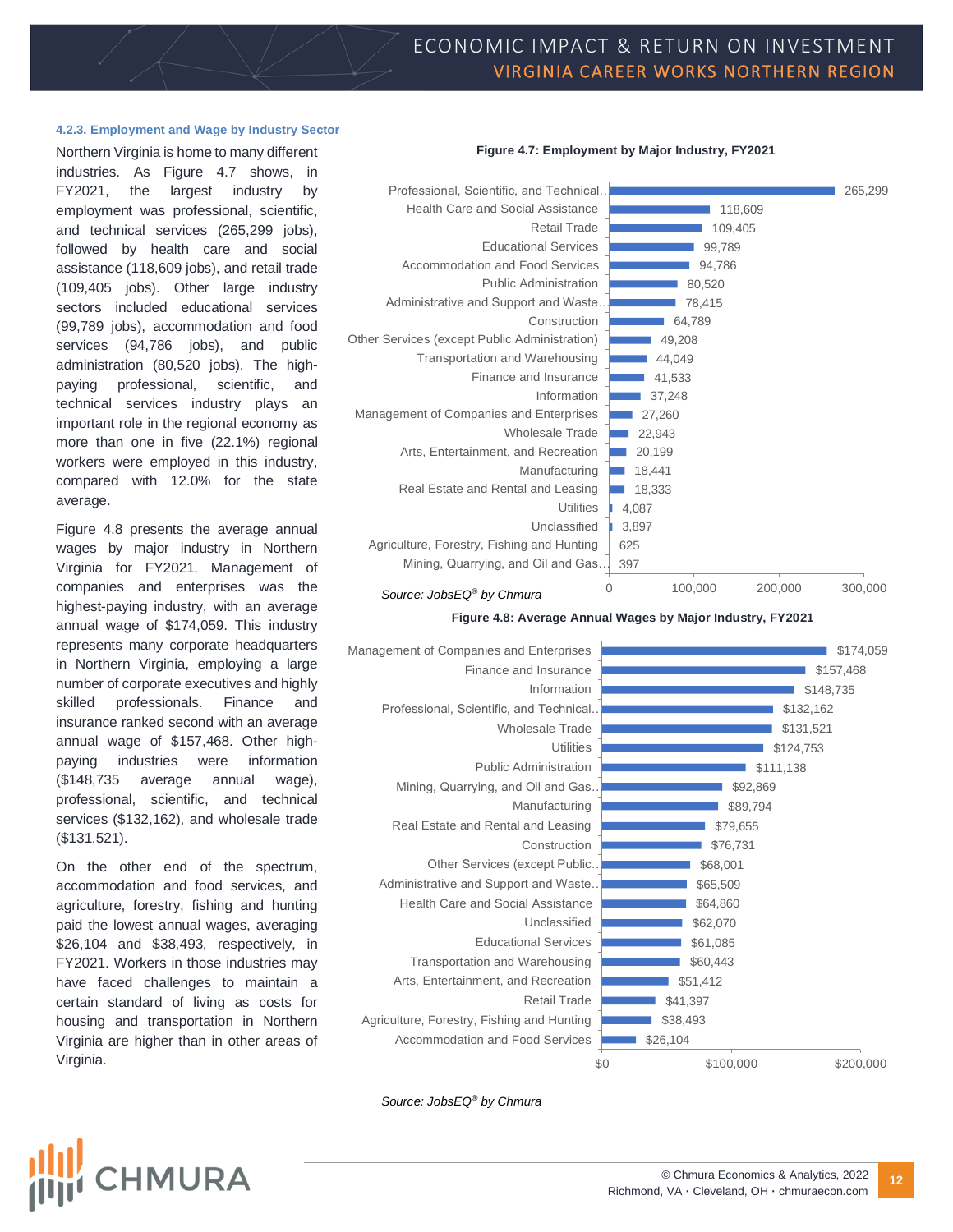Figure 4.9 summarizes the employment changes by industry in Northern Virginia between FY2020 and FY2021. The largest employment gains over the period occurred in public administration (up 1,858 jobs), and professional, scientific, and technical services (up 1,076 jobs). On the other hand, the largest employment losses over the period occurred in accommodation and food services (down 14,914 jobs, largely due to the pandemic), and education services (down 6,264 jobs). From the perspective of many participants of VCWNR programs and services, opportunities may lie in industries recovering lost jobs and forecast to grow the long run such as health care and social assistance, educational services, and construction.

#### <span id="page-12-0"></span>**4.2.4. Unemployment Rate**

Another broad indicator of the health of a regional economy is the unemployment rate. Figure 4.10 compares recent unemployment trends in Northern Virginia to those at the state and national levels. The unemployment rate data is monthly from January 2010 through February 2022 (the most recent month for which such data were available).

The unemployment rates of the region, state, and nation steadily declined between 2010 and 2020 as the country recovered from the recession of 2007 to 2009. The data also show that unemployment rates in Northern Virginia have been consistently below the Virginia and U.S. levels since 2010. At the end of FY2021 (June 2021), unemployment rates stood at 4.1% in Northern Virginia, 4.5% statewide, and 6.1% nationally. The unemployment rate spiked in April 2020 to 9.9% in the region due to the pandemic, compared with 10.9% in the state, but has been on a steady decline ever since. The regional unemployment rate has fallen to 2.5% in February 2022, indicating a rather quick recovery from the unemployment caused by the pandemic. The resilient economy and recovery bode well for

#### **Figure 4.9: Employment Change by Major Industry, FY2020 to FY2021**



#### **Figure 4.10: Monthly Unemployment Rate, February 2010 to February 2022**



participants of VCWNR programs and services as they are more likely to find region.

employment with adequate wages in the

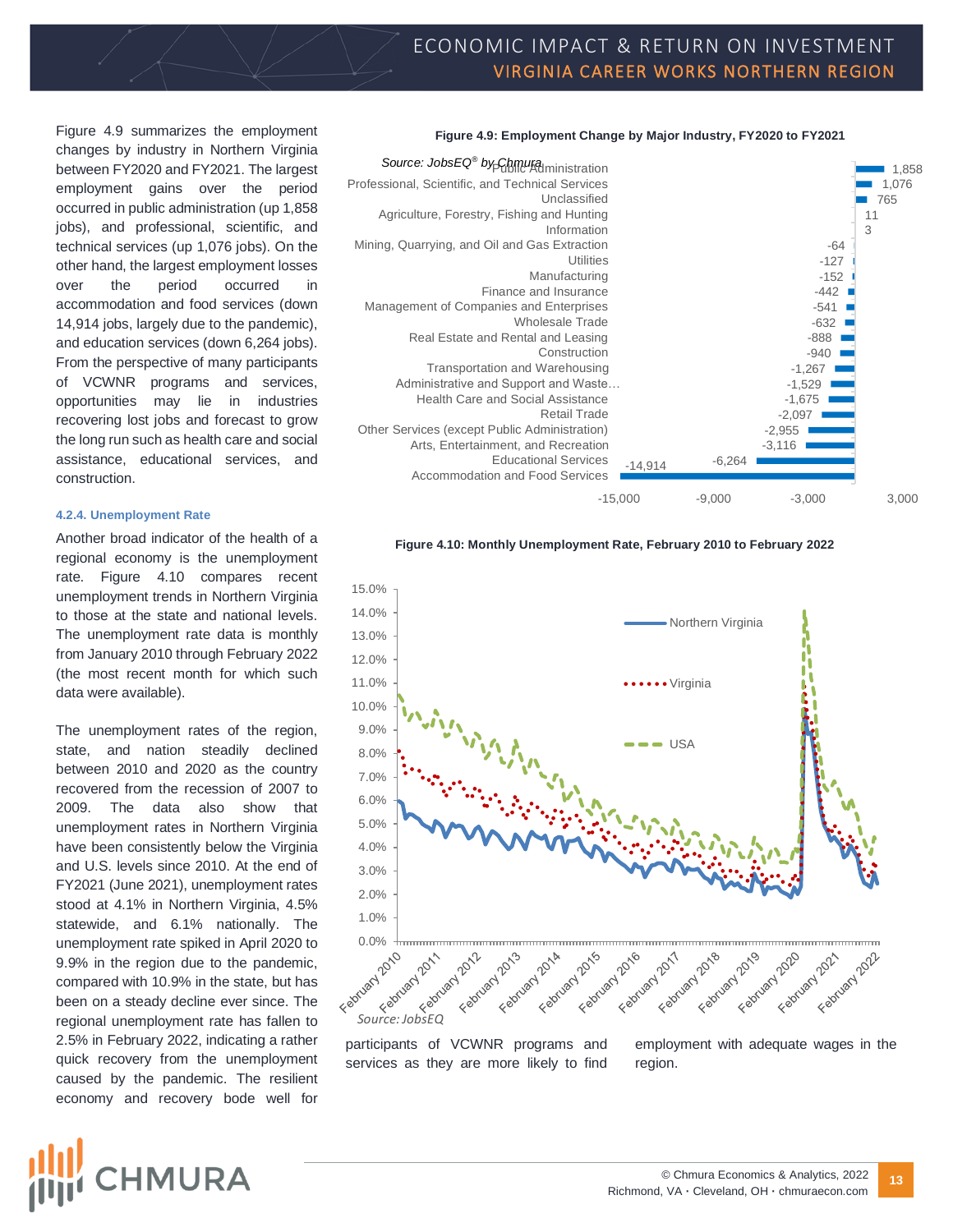## <span id="page-13-0"></span>5. Economic Impact of VCWNR

As noted earlier, the main benefit for a jobseeker to enroll in VCWNR workforce training programs and services is the potential for obtaining a job and receiving higher earnings for those formerly unemployed. When this additional income is spent within local communities, it generates additional economic impact in Northern Virginia.

As shown in Table 5.1, a total of 363 individuals found employment after enrolling in VCWNR programs or utilizing One-Stop services in FY2021. Their average incremental wage was \$43,958 per year. As a result, the total annual incremental household income generated through VCWNR programs' job placements is estimated to be \$16.0 million. Of this figure, \$12.8 million is the incremental income for

| <u>Fable J.T. Auditional Housenoid Income Attributable to FTZ02T VONNIV FTOgrams</u> |                                 |                                                              |                                                                         |  |
|--------------------------------------------------------------------------------------|---------------------------------|--------------------------------------------------------------|-------------------------------------------------------------------------|--|
| <b>VCWNR PROGRAMS &amp; SERVICES</b>                                                 | <b>JOB</b><br><b>PLACEMENTS</b> | <b>INCREMENTAL</b><br><b>AVERAGE ANNUAL</b><br><b>SALARY</b> | <b>INCREMENTAL</b><br><b>TOTAL HOUSEHOLD</b><br><b>INCOME (MILLION)</b> |  |
| WIOA - Adult                                                                         | 110                             | \$40,088                                                     | \$4.4                                                                   |  |
| WIOA - Dislocated Worker                                                             | 64                              | \$64,321                                                     | \$4.1                                                                   |  |
| WIOA - Youth                                                                         | 28                              | \$27,643                                                     | \$0.8                                                                   |  |
| <b>NVITE</b>                                                                         | 11                              | \$41,933                                                     | \$0.5                                                                   |  |
| <b>Fairfax AIB</b>                                                                   | $\Omega$                        | \$30,992                                                     | \$0.0                                                                   |  |
| <b>SCSEP</b>                                                                         | 17                              | \$25,542                                                     | \$0.4                                                                   |  |
| <b>TANF</b>                                                                          | 47                              | \$36,839                                                     | \$1.7                                                                   |  |
| <b>Ticket to Work</b>                                                                | 12                              | \$42,557                                                     | \$0.5                                                                   |  |
| <b>Total Non-Self-Service Programs</b>                                               | 289                             | \$44,434                                                     | \$12.8                                                                  |  |
| <b>One-Stop Services</b>                                                             | 74                              | \$42,099                                                     | \$3.1                                                                   |  |
| <b>Total VCWNR Programs &amp; Services</b>                                           | 363                             | \$43,958                                                     | \$16.0                                                                  |  |

*Source: SkillSource*

those who found jobs or received training through VCWNR non-self-service programs, and \$3.1 million is for those using One-Stop services, which were limited during the social distancing measures in 2021.

### <span id="page-13-1"></span>5.1. Economic Impact of VCWNR Non-Self-Service Programs

Excluding job placements through One-Stop services, a total of 289 individuals found jobs with the help of VCWNR nonself-service programs in FY2021. They earned \$12.8 million in annual incremental income from wages and salaries.

It is assumed that all consumption expenditures were made within Northern Virginia. In addition, the economic impact is estimated based on a "representative year" assuming all those individuals work a full year, even though employment start dates were likely spread out over FY2021.<sup>10</sup>

Table 5.2 sums up the economic impact of VCWNR non-self-service programs in Northern Virginia in FY2021. In terms of regional employment, direct impact is represented by 289 individuals who transitioned into employment through VCWNR programs. The household expenditures made by these newly

|                           | <b>EMPLOYMENT</b>        | <b>LABOR INCOME (MILLION)</b> | <b>OUTPUT</b> |
|---------------------------|--------------------------|-------------------------------|---------------|
| Direct Impact             | 289                      | \$12.8                        | \$0.0         |
| Indirect & Induced Impact | 68                       | \$4.1                         | \$12.5        |
| Total Impact              | 357                      | \$16.9                        | \$12.5        |
|                           | <b>STATE &amp; LOCAL</b> | <b>FEDERAL</b>                | <b>TOTAL</b>  |

Fiscal Impact (\$Million)  $$0.9$  \$1.3 \$2.2

**Table 5.2: Economic Impact of VCWNR Non-Self-Service Programs, FY2021**

**Table 5.1: Additional Household Income Attributable to FY2021 VCWNR Programs**

*Note: Numbers may not sum due to rounding Source: IMPLAN 2020*

employed individuals also supported an additional 68 jobs in the area through indirect and induced impact, for a total employment impact of 357 jobs in Northern Virginia.

For regional labor income, the direct impact is represented by \$12.8 million in annual wages and salaries paid to individuals benefiting from VCWNR non-self-service programs. The household expenditures made by these individuals also generated \$4.1 million in additional regional labor income through indirect and induced impact, for a total regional labor income of \$16.9 million in FY2021.

<sup>&</sup>lt;sup>10</sup> This same assumption has been used in previous studies.

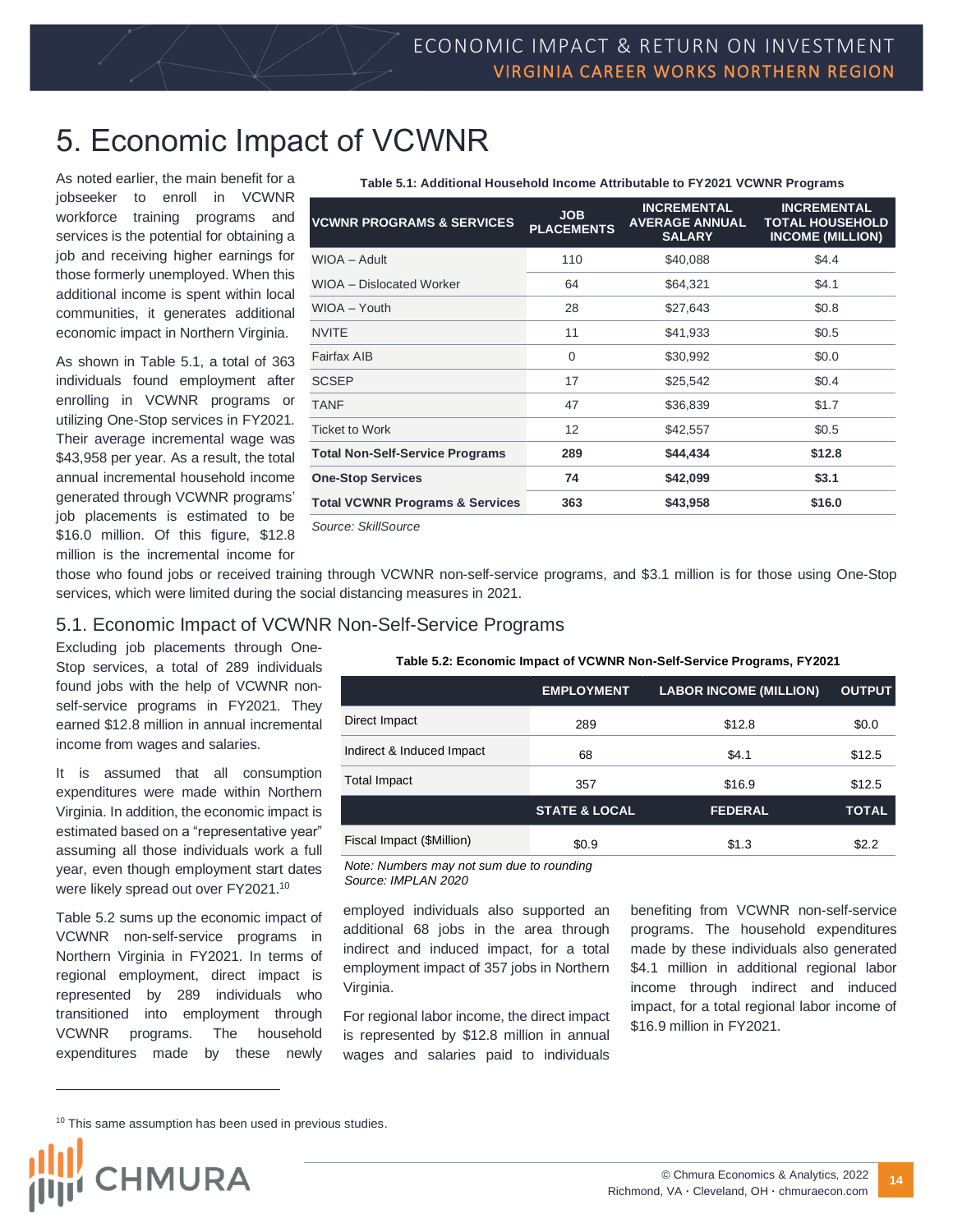Finally, household spending by newly employed individuals also generated \$12.5 million in annual total economic output in

the region.<sup>11</sup> In addition, this household spending is estimated to have generated \$0.9 million in state and local tax revenue,

and \$1.3 million in federal tax revenue—for a total fiscal impact of \$2.2 million in FY2021.

### <span id="page-14-0"></span>5.2. Economic Impact of all VCWNR Programs and Services

Including job placements from One-Stop services, a total of 363 individuals found jobs with the help of VCWNR programs and services in FY2021. They earned an estimated \$16.0 million in annual income in terms of wages and salaries.

Table 5.3 summarizes the economic impact of all VCWNR programs and services in Northern Virginia in FY2021. In terms of regional employment, direct impact is represented by 363 individuals who transitioned into employment through VCWNR programs and services. Household expenditures made by these individuals also supported an additional 84 jobs in the area through indirect and induced impact, for a total regional employment impact of 447 jobs.

For regional labor income, the direct impact is represented by \$16.0 million in annual wages and salaries paid to In addition, household spending was

| Table 5.3: Economic Impact of all VCWNR Programs and Services, FY2021 |  |  |  |
|-----------------------------------------------------------------------|--|--|--|
|                                                                       |  |  |  |

|                           | <b>EMPLOYMENT</b>        | <b>LABOR INCOME (\$MILLION)</b> | <b>OUTPUT</b> |
|---------------------------|--------------------------|---------------------------------|---------------|
| Direct Impact             | 363                      | \$16.0                          | \$0.0         |
| Indirect & Induced Impact | 84                       | \$5.1                           | \$15.5        |
| <b>Total Impact</b>       | 447                      | \$21.0                          | \$15.5        |
|                           | <b>STATE &amp; LOCAL</b> | <b>FEDERAL</b>                  | <b>TOTAL</b>  |
| Fiscal Impact (\$Million) | \$1.1                    | \$1.6                           | \$2.7         |

*Note: Numbers may not sum due to rounding Source: IMPLAN 2020*

individuals benefiting from all VCWNR programs and services. Household expenditures made by these individuals also generated \$5.1 million in regional labor income through indirect and induced impact, for a total regional labor income of \$21.0 million in FY2021.

responsible for generating \$1.1 million in additional state and local tax revenue, and \$1.6 million in additional federal tax revenue. The total fiscal impact was \$2.7 million in FY2021.

<sup>&</sup>lt;sup>11</sup> Economic output is typically represented by total sales (revenue of all businesses) in a region.

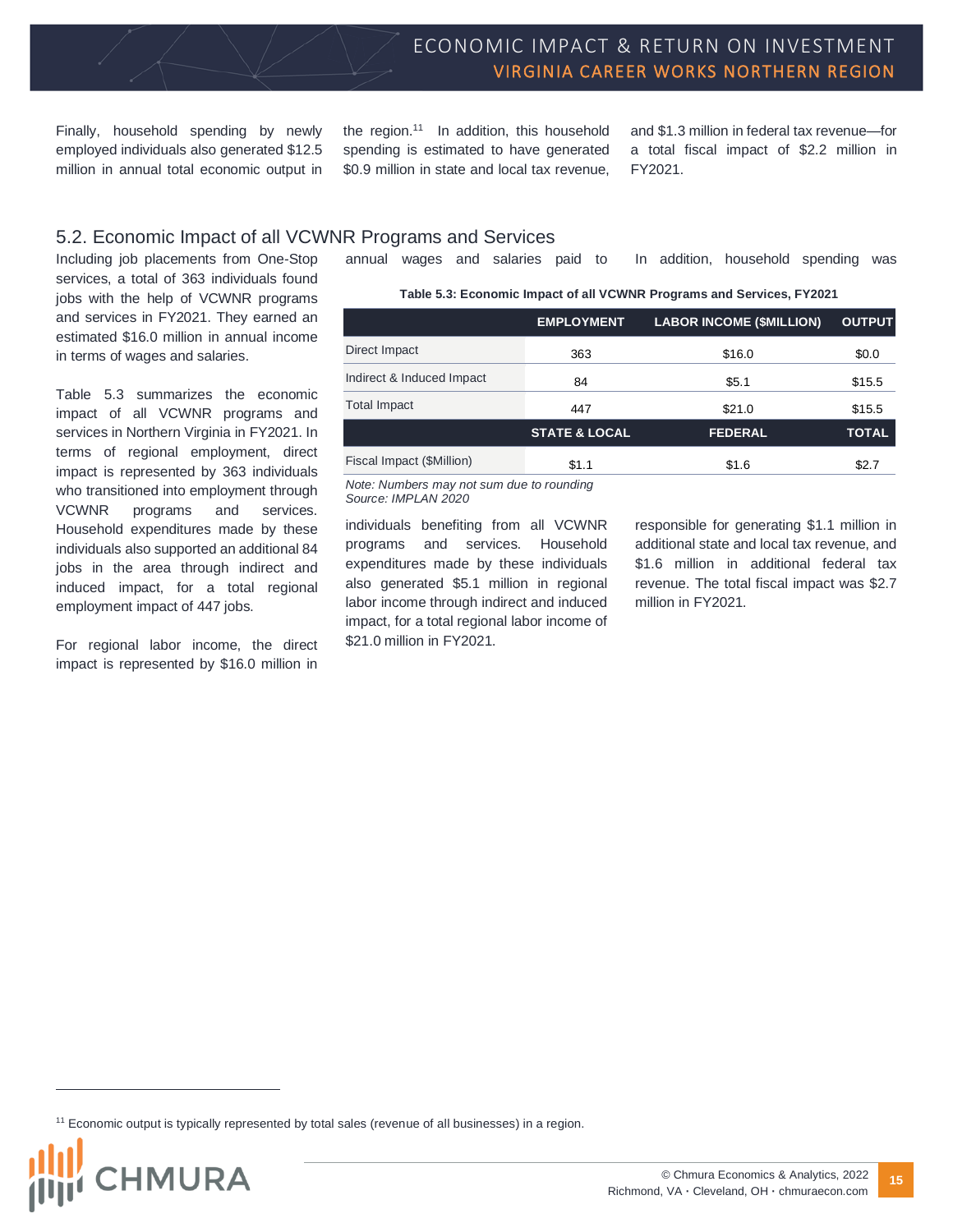## <span id="page-15-0"></span>6. Return on Investment

In FY2021, the public cost associated with delivering VCWNR programs and services was \$7.2 million.<sup>12</sup> Comparing this cost to the benefit derived from these programs, measured in total labor income, it is estimated that the benefit-to-cost ratio was 2.3 in FY2021 for VCWNR non-selfservice programs. This indicates that the benefit derived from the programs was more than two times the public cost required (Figure 6.1). The ROI is lower than in previous years due to the COVID-19 pandemic.

If the analysis is expanded to encompass all programs and services provided by VCWNR, including One-Stop services, the benefit-to-cost ratio rose to 2.9 in FY2021, indicating that the benefit was nearly three times the public cost required.<sup>13</sup>

The ratios estimated above only capture the annual benefits of VCWNR programs and services. However, the benefits will recur in Northern Virginia each year, provided those individuals remain employed. As a result, the long-term return on investment of VCWNR programs and services can be significantly higher.



**Figure 6.1: Benefit-to-Cost Ratio of VCWNR Programs and Services, FY2021**

<sup>&</sup>lt;sup>13</sup> To be consistent with prior studies, this report does not differentiate costs for One-Stop services.



<sup>&</sup>lt;sup>12</sup> Source: Audit Report, Financial and Federal Award Compliance Examination, for Year Ending June 30, 2020, SkillSource Group.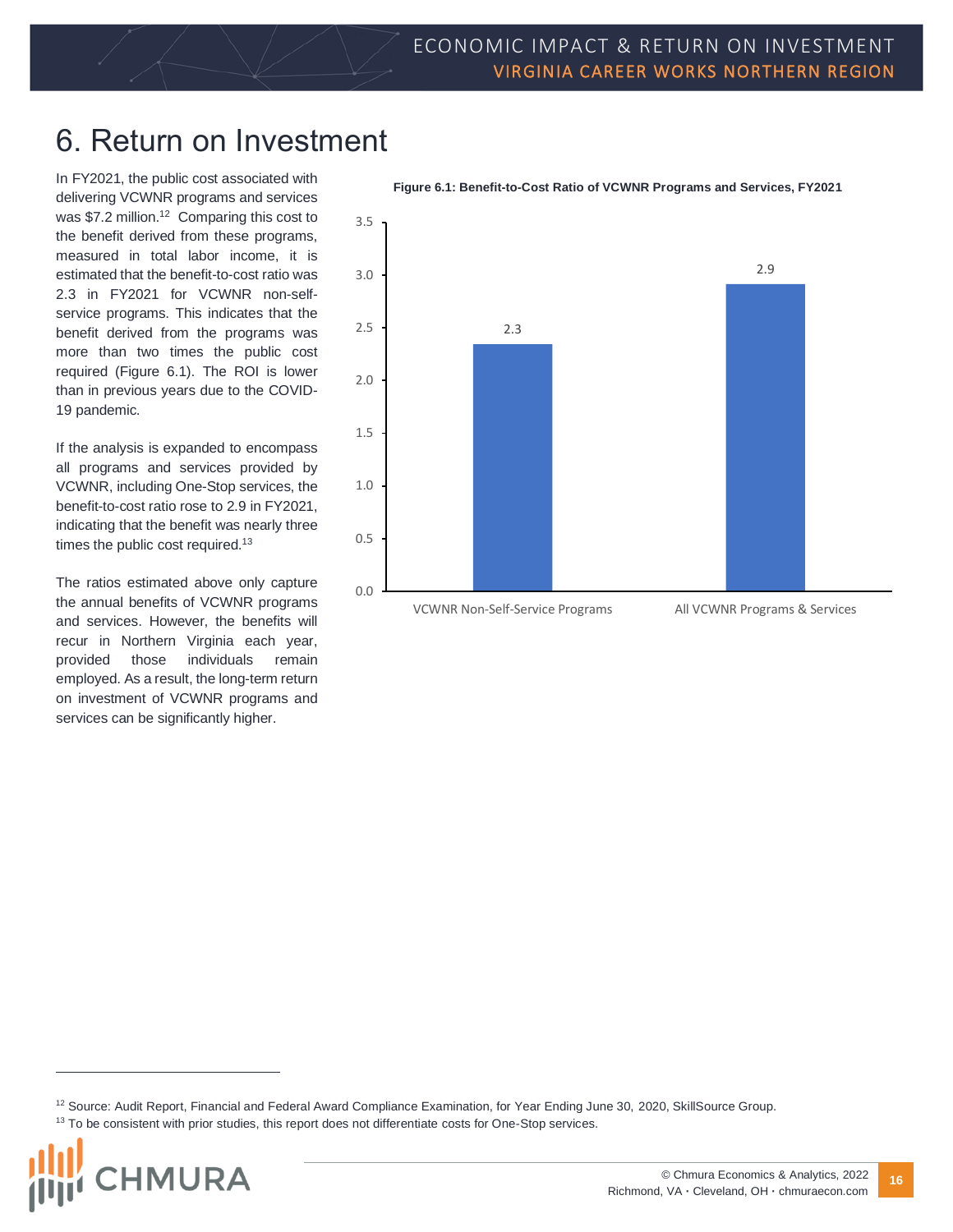### <span id="page-16-0"></span>7. Conclusion

In FY2021, Virginia Career Works Northern Region made significant contributions to the economy of Northern Virginia. Despite the continued interruption of the COVID-19 pandemic, including waves of coronavirus variants, in Fiscal Year 2021, the system was instrumental in helping 363 individuals obtain jobs in FY2021. The associated incremental household income for those individuals was approximately \$16.0 million. The total impact of those programs and services is estimated to be 447 jobs in Northern Virginia, associated with \$21.0 million in

total regional labor income, \$15.5 million in additional regional economic output, and \$2.7 million in state, local, and federal tax revenue.

Excluding job placements through One-Stop services, the Virginia Career Works Northern Region helped 289 individuals obtain employment through its non-selfservice programs in FY2021. The increased household income for those was approximately \$12.8 million. The total impact of those programs is estimated to be 357 jobs in Northern Virginia, associated with \$16.9 million in total regional labor income, \$12.5 million in additional regional economic output, and \$2.2 million in state, local, and federal tax revenue.

In FY2021, the public cost associated with all VCWNR programs and services was \$7.2 million. Comparing benefit and cost, the benefit-to-cost ratio for VCWNR nonself-service programs was 2.3, while the benefit-to-cost ratio rose to 2.9 for all VCWNR programs and services.

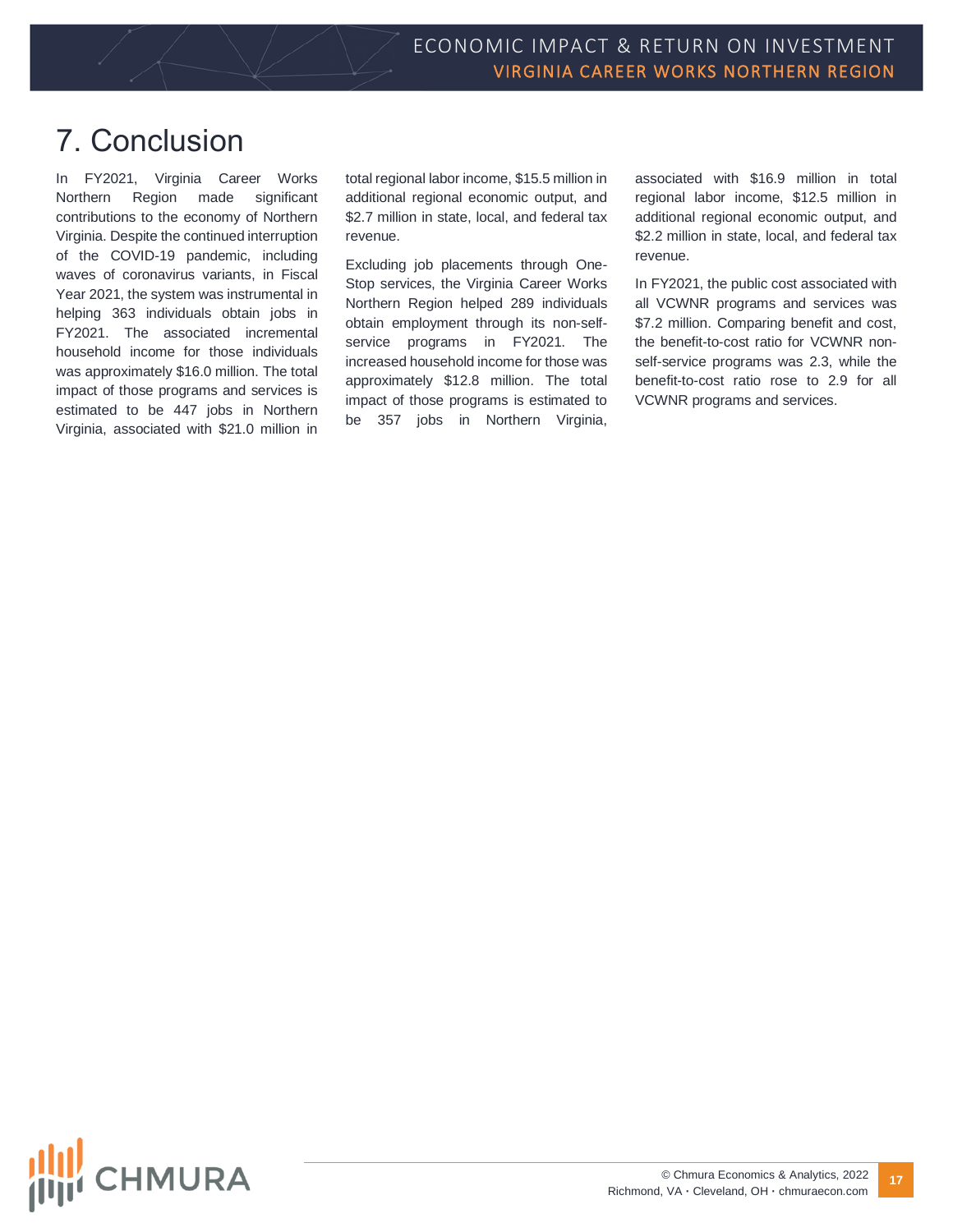## <span id="page-17-0"></span>Appendix 1: Impact Analysis Glossary

*Impact Analysis*—an examination of business-business and businessconsumer economic relationships capturing all monetary transactions in a given period, allowing one to calculate the effects of a change in an economic activity on the entire economy (input-output analysis).

*Direct Impact*—economic activity generated by a project or operation. For construction, this represents activity of the contractor; for operations, this represents activity by tenants of the property.

*Overhead*—construction inputs not provided by the contractor.

*Indirect Impact*—secondary economic activity that is generated by a project or operation. An example might be a new office building generating demand for parking garages.

*Induced (Household) Impact*—economic activity generated by household income resulting from direct and indirect impacts.

*Ripple Effect*—the sum of induced and indirect impacts. In some projects, it is

more appropriate to report ripple effects than indirect and induced impacts separately.

*Total Economic Impact*—the sum of the direct, indirect and induced impact.

*Fiscal Impact*—the tax revenue for federal, state or local governments derived from the direct economic impact.

*Multiplier*—the cumulative impacts of a unit change in economic activity on the entire economy.

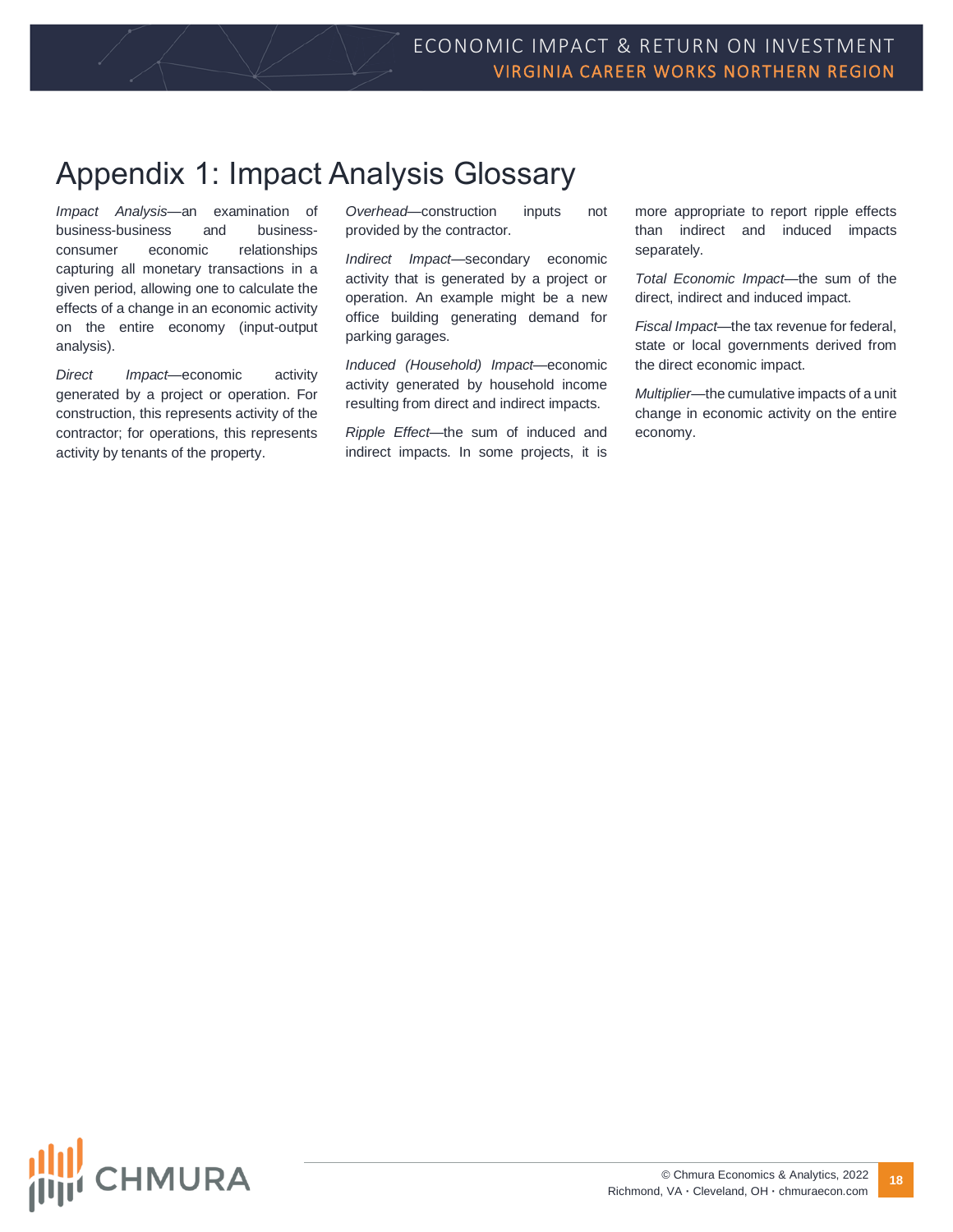## <span id="page-18-0"></span>Appendix 2: The SkillSource Group, Inc. Board of Directors

| <b>Christopher Rieley</b>             |  |
|---------------------------------------|--|
| Bank of Clarke County                 |  |
| <b>Todd Rowley</b>                    |  |
| <b>Old Dominion National Bank</b>     |  |
| <b>Patrick Small</b>                  |  |
| City of Manassas Economic Development |  |
| <b>Marc Tate</b>                      |  |
| Amazon Web Services                   |  |
| <b>William Trumbull</b>               |  |
| <b>ICF</b> International              |  |
|                                       |  |
| <b>Hector Velez</b>                   |  |
| <b>Vector Talent</b>                  |  |
|                                       |  |
|                                       |  |
|                                       |  |
|                                       |  |

Prince William County Schools

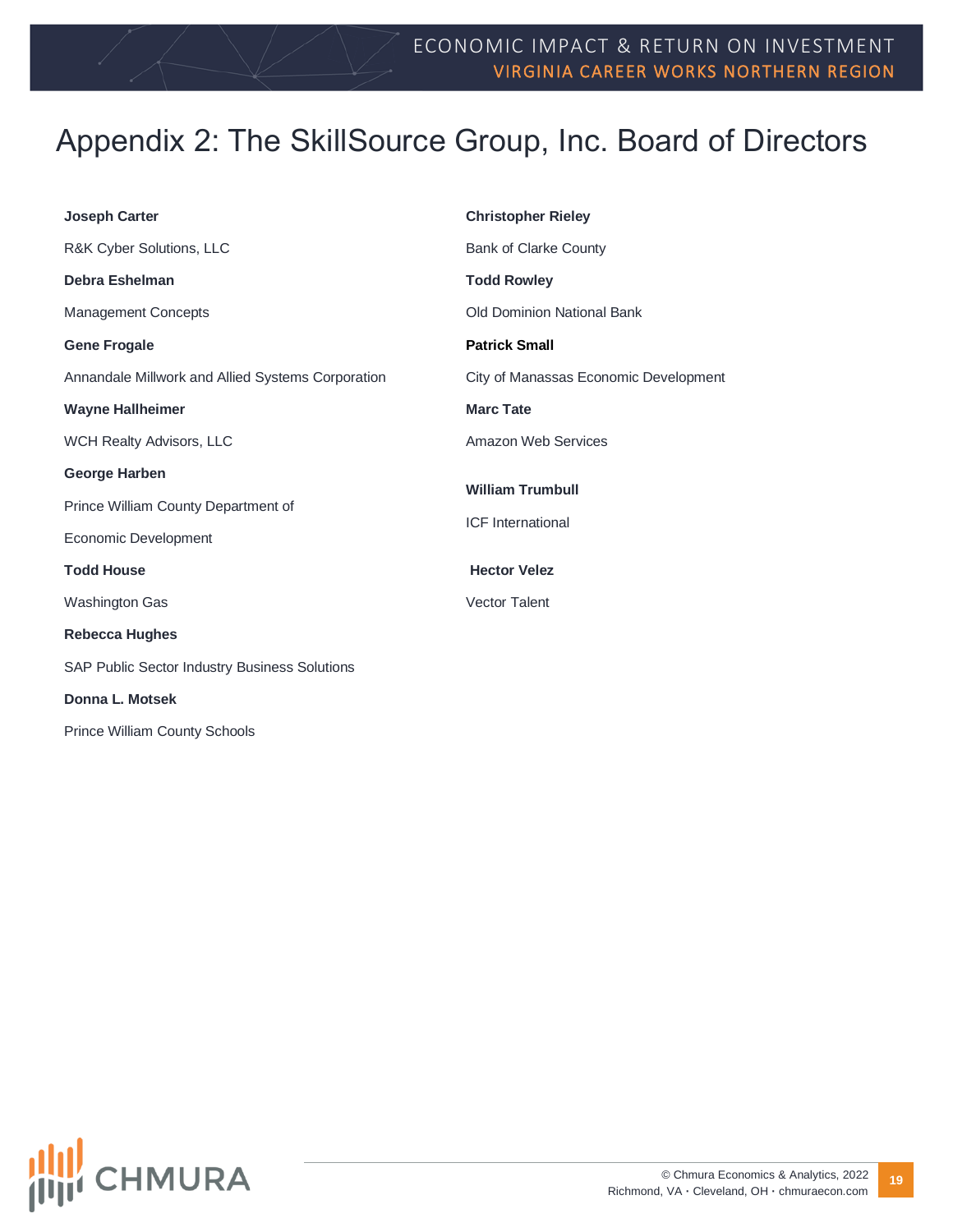## <span id="page-19-0"></span>Appendix 3: Virginia Career Works Northern Region Board of **Directors**

**Shakera Alvarado** Fairfax County Public Schools **Fatimah A. Ogungbade** Dominion Energy **Marc Austin** George Mason University **Steven B. Partridge** Northern Virginia Community College **Robert J. Bartolotta** New Editions Consulting **Bruce Patterson ServiceSource Michael Becketts** Fairfax County Department of Family Services **Leanne Rerko** Virginia Department for Aging and Rehabilitative Services **Anthony Cancelosi** Columbia Lighthouse for the Blind **Christopher Rieley** Bank of Clarke County **Joseph Carter** R&K Cyber Solutions LLC **Todd Rowley** Old Dominion National Bank **Rodney Caulkins** Caulkins Construction Company, Inc. **Roopal Saran** Northern Virginia Literacy Council **Louis Cernak** International Union of Operating Engineers, Local 99 **Olivia Shultz** SAP NS2 **Julie Coons** Northern Virginia Chamber of Commerce **Mary Ann Shurtz** Stratford University **Nicholas Dunn** Integrated Federal Solutions **Karen Smaw** Fairfax County Economic Development Agency **Edward Dupass** Virginia Employment Commission **Zuzana Steen** Micron Technology, Inc. **George Harben** Prince William County Department of Development Services **Paul Steiner** Fairfax County Public Schools **Larry Hoffman** George Washington University **Joseph Terry** President, J Terry & Associates